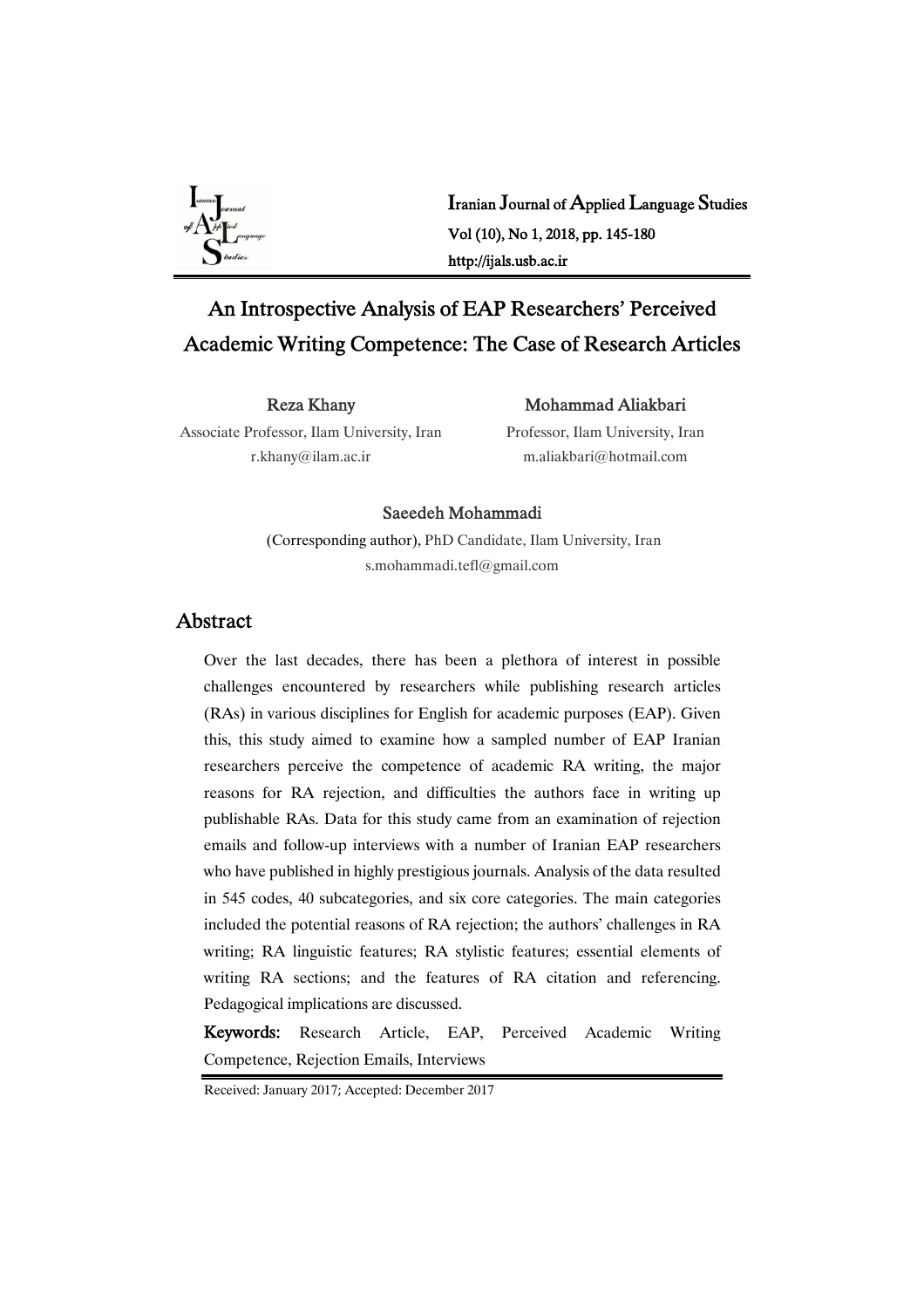# 1. Introduction

Research articles as one of the most extensively researched genres in academic writing is acknowledged as the most important form of scientific discourse and the leading means of distributing academic knowledge for future use. Following a standard structure in RA writing helps the authors in producing an organized and readable paper. Research articles typically have a standard structure to facilitate communication, which is known as IMRAD (Introduction, Method, Results, Analysis, and Discussion). Each part of IMRAD is characterized by particular content and organization, which can be realized by some moves and steps (Swales & Feak, 2004). Successful writing of RAs also entails the choice of appropriate academic form, content, organization, and style. As Thomas and Hawes (1994) have identified, an RA has a recognizable communicative purpose and some features like academic diction, and standardized form, function, and presentation style. Shuhui and Weicheng (2011) also speculated English RA writing competence as comprising three major components: the discourse structure of an RA; scientific thinking and reasoning; and academic language. Good scientific writing is also characterized by impersonality, objectivity, and absence of research bias (Hartley, 2008). This means that a paper must present a noncombative and balanced discussion of arguments and consider different attitudes. Besides, any discourse in academic fields shows the signs of collaboration and interaction with others by its citation practices and the ways of referring to others' works (Hyland, 2000) which is another main prerequisite for academic writing. The authors' proficiency of English language can also influence its scientific output (Victoria & Moreire, 2006). Paying attention to all these essential issues and practices of writing and structuring scientific papers enhances the chance of publishing in a scholarly journal.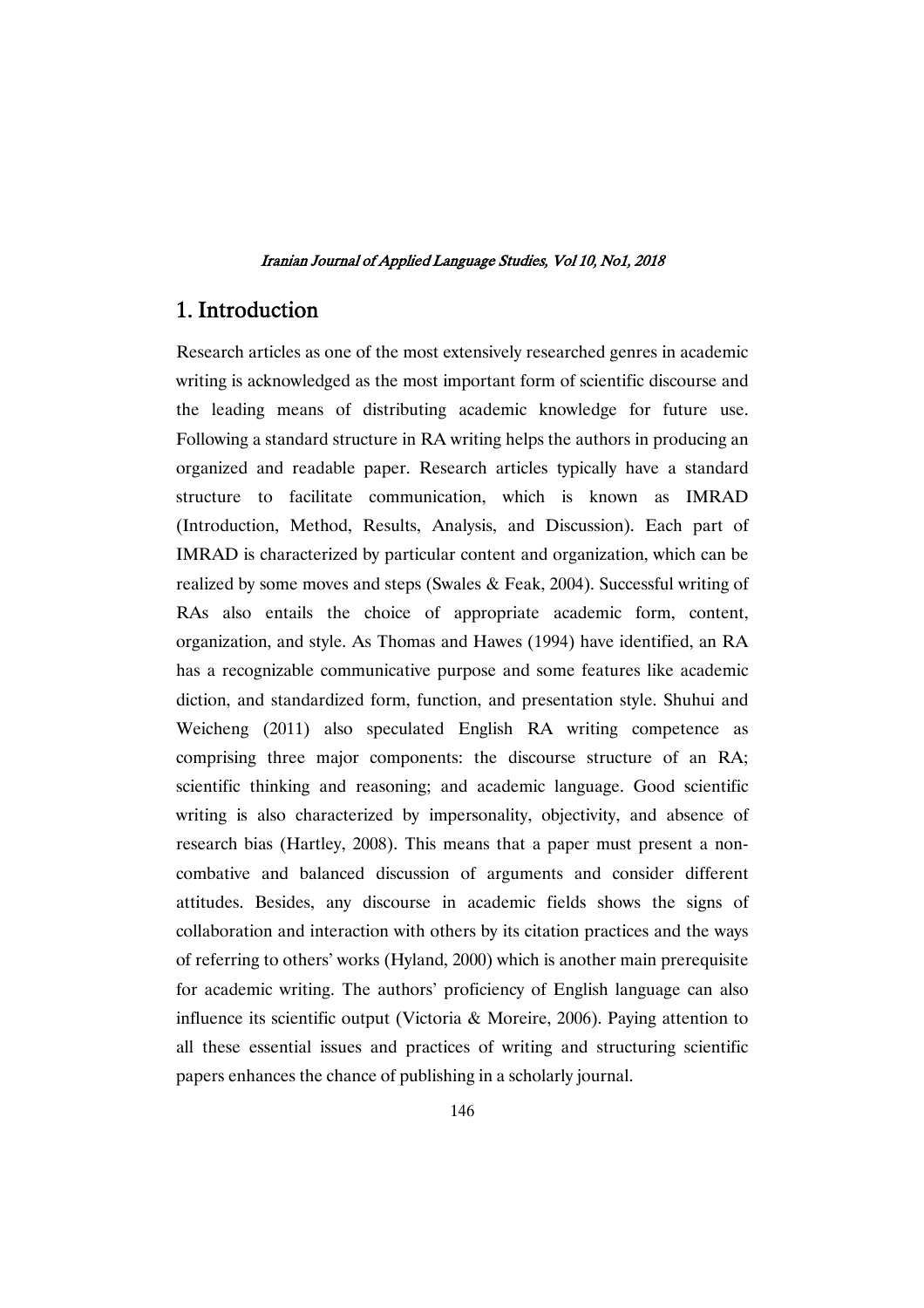# 2. Literature Review

Over the recent decades, the study of RAs has received much attention in the academic genre analysis. Effective RA writing ability has been revealed to be built upon an understanding of different aspects of RAs, including organization, cohesion, and coherence (e.g., Lores, 2004; Sznajder, 2005; Tan-De Ramos, 2010; Vold, 2006), lexico-grammatical features (e.g., Biber & Gray, 2016; Crosthwaite, Cheun, & Jiang, 2017), and rhetorical moves (e.g., Li & Ge, 2009; Swales, 1990, 2004).

In order to describe and analyze the schematic structure of RAs across different disciplines and academic texts, various models have been proposed for the genre analysis of different RA sections (e.g., Brett, 1994; Bunton, 2005; Cotos, Link, & Huffman, 2016; Cotos, Huffman, & Link, 2017; Nwogu, 1997; Paltridge, 1995; Peacock, 2002; Samraj, 2002; Swales, 1990). As regards the authors' expectations, perceptions, and difficulties in academic publishing, several studies have been conducted (e.g., Allison, Cooley, Lewkowicz, & Nunan, 1998; Bartol, 1983; Buckingham, 2008; Cho, 2004; Hyland, 2005; 2008; Morton, Storch, & Thompson, 2015; Wette, 2017). Bartol (1983), for example, identified several chief problems for articles: unclear and insufficient introduction, research questions, methodology, statistical techniques and analysis, and discussions; discussion that goes beyond the data; poor writing style; excessive length; and inappropriate citations. Buckingham (2008) also investigated Turkish scholars' perceived difficulties in discipline-specific second language writing. The finding revealed that despite receiving a high level of exposure to formal English, the scholars perceived significant linguistic difficulties in developing their L2 scholarly writing abilities Morton, et al. (2015) also exploring multilingual students' perceptions of doing academic writing, found a diversity of student perceptions which provided insight for the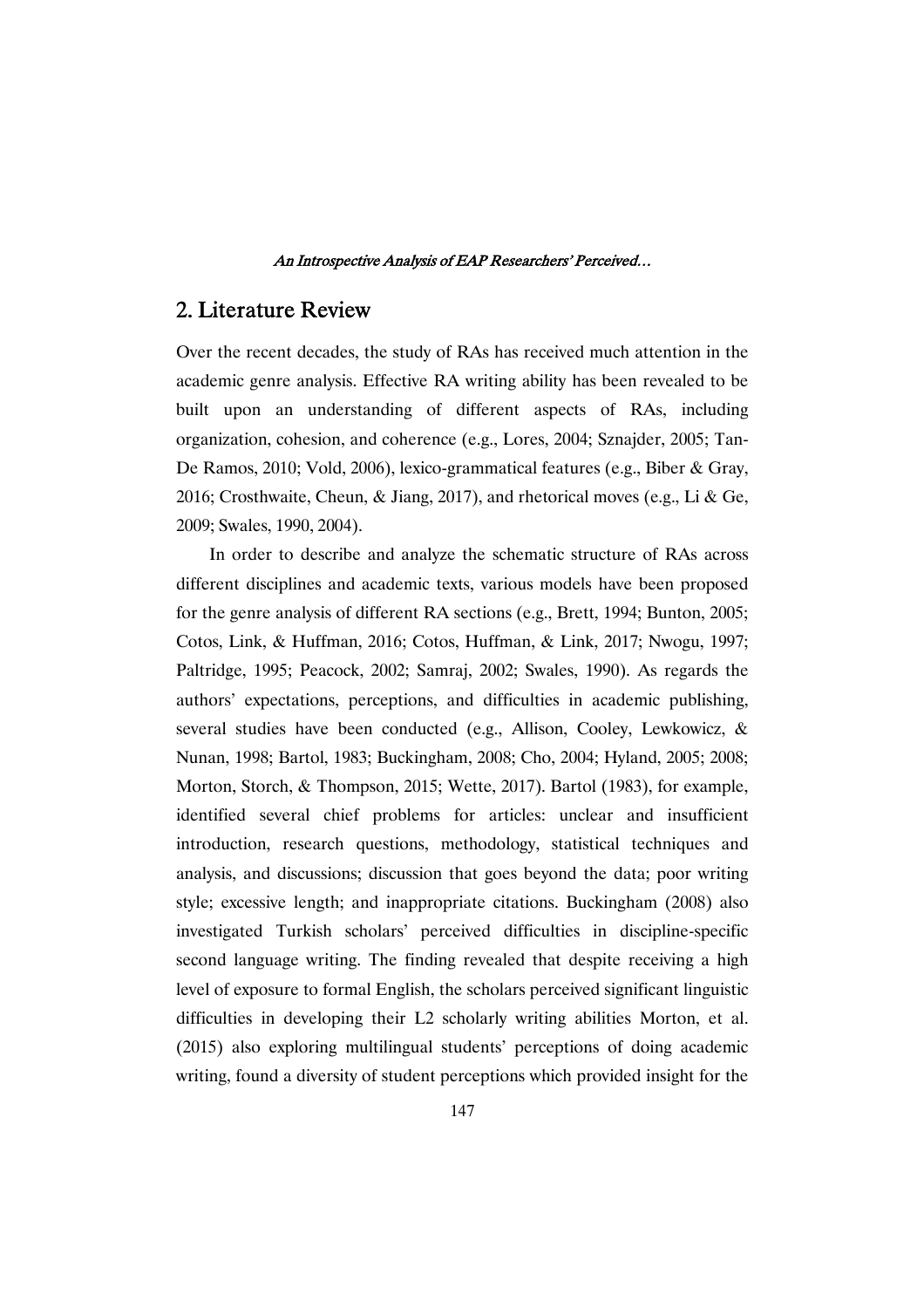students' progress as academic writers. Hyland (2005, 2008) similarly found that different EAP disciplines value writing differently. Moreover, Wette (2017) examined students' reflective comments in a genre-based ESP writing course provided support for the view that map construction helped to raise their awareness of textual and rhetorical components and boosted their motivation and self-efficacy.

Taking all together, EAP programs focus on the skills required for a learner to perform well in an English speaking academic context across some particular subject areas. Writing, as an important means of communication, imposes a great challenge for novice EAP researchers. This difficulty is intensified when EAP academics write in English, as they not only have to gain the disciplinary discourse but also acquire the rhetorical conventions different from those of their first language. Thus, developing academic writing abilities needs to be a remarkable goal in EAP programs. In order to share research findings with the academic community and gain international recognition, a researcher should acquire the discourse competence regarding text features and structures. Furthermore, in order to pursue scholarship beyond an undergraduate education, this competence becomes a prerequisite to enter the academic discourse community (Flowerdew, 2000).

The issue becomes much more important in such EFL contexts as Iran where Iranian MA and Ph.D. candidates and holders in various EAP fields find publishing in prestigious scholarly journals a daunting task. This provided a strong impetus for us to study possible difficulties reported by EAP researchers (who have experienced publishing in prestigious journals) through examining their rejection emails (i.e., emails that show that their manuscripts are not of a quality to be published in the journal) as well as follow-up interviews. Thus, the findings of the present study can be of significance to any EAP researchers who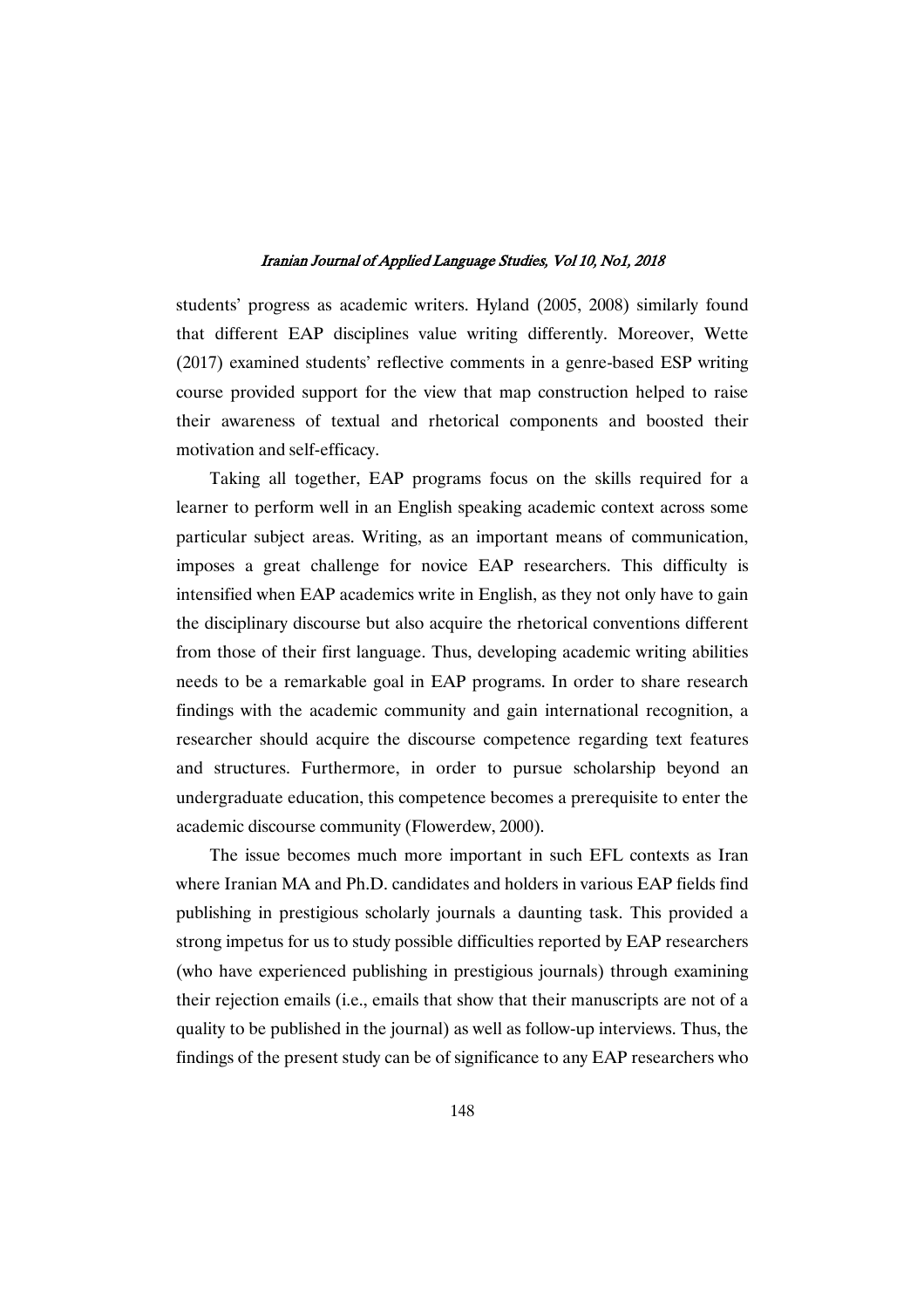may find difficulty writing up scholarly RAs. To this end, the following questions are formulated and addressed:

- 1. What are the reasons behind the rejection of research articles by highquality international journals?
- 2. What are the problems and challenges that Iranian authors encounter so as to get their manuscripts published?
- 3. What are the potential features of academic RAs deserving to be published in prestigious journals?

# 3. Methodology

Two groups of participants took part in the current study. The first group was a number of participants whose manuscripts have been rejected. For the current study, we scrutinized their rejection emails (see the 'rejection email participants' section below). The other group was interview participants (see the 'interview participants' section below) who were interviewed for their possible difficulties perceived during article publication.

# 3.1. Rejection Email Participants

One hundred participants were purposively recruited to take part in the study. Based on the collected information and participants' willingness to cooperate in the study, 65 participants whose manuscripts had been rejected were selected for further steps with each publishing at least five articles in prestigious journals in such disciplines as Management, Economics, Applied Linguistics, Chemistry, Medicine, Environmental Science, Psychology, Geography, and Philosophy. Accordingly, all the selected researchers had experienced conducting academic research, writing research articles, publishing research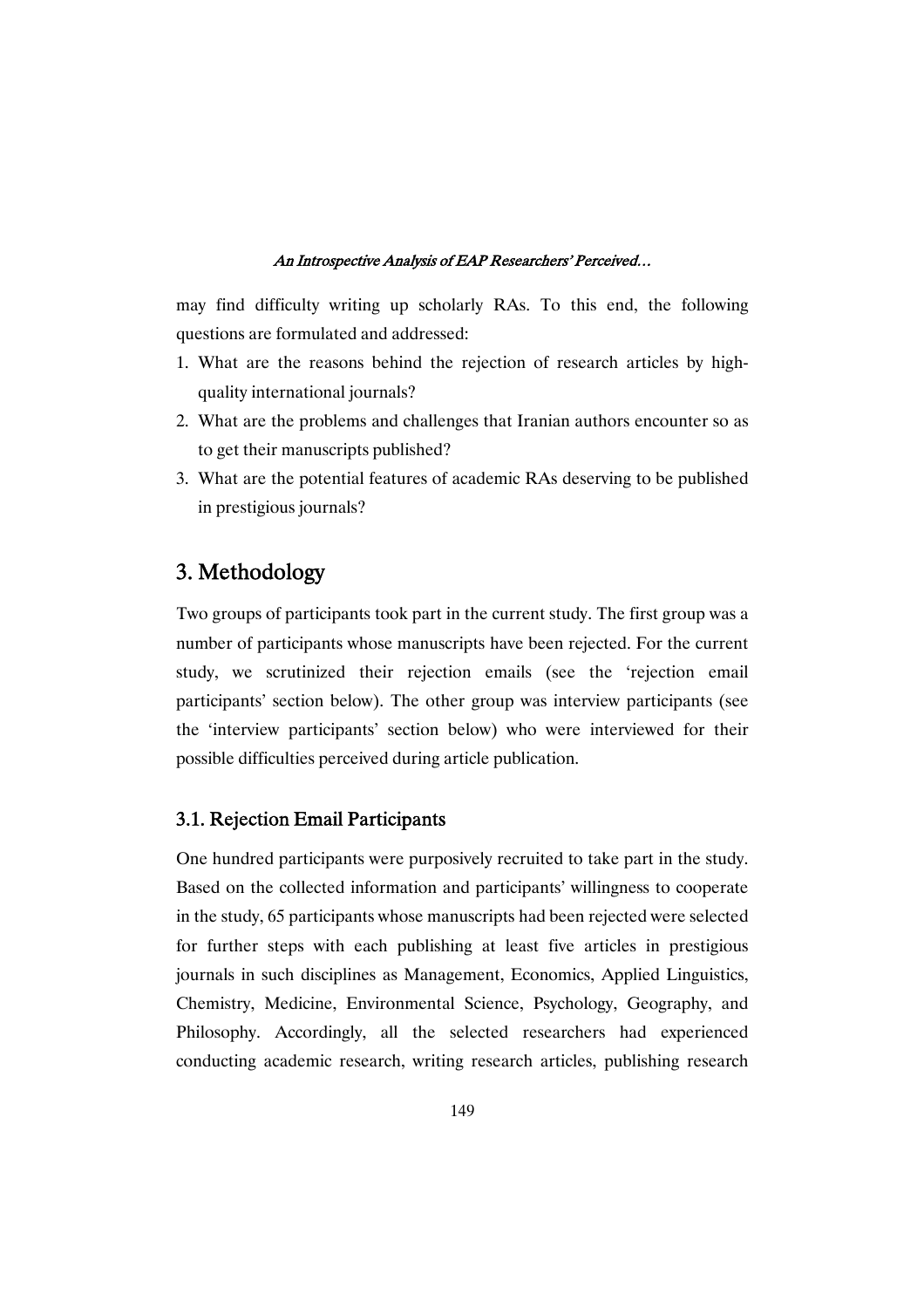articles, and receiving rejection letters from the editors. This group comprised38 were males (58%) and 27 females (42%), chosen from among the faculty members with different academic ranks, namely assistant professors, associate professors, and professors.

## 3.2. Interview Participants

Among the participants with rejection letters, nine participants were chosen for interviews (see Table 1). Efforts were made to choose the interview participants from each of the disciplines mentioned in section 3.1. To remain anonymous, each participant was given a pseudonym.

| Participant | <b>Sex</b> | Number of articles published | Discipline                 |
|-------------|------------|------------------------------|----------------------------|
| Ali         | Male       | 8                            | Management                 |
| Zahra       | Female     | 6                            | Economics                  |
| Fatemeh     | Female     | 11                           | <b>Applied Linguistics</b> |
| Hadi        | Male       | 6                            | Chemistry                  |
| Vahid       | Male       | 9                            | Medicine                   |
| Javad       | Male       | 10                           | Environmental science      |
| Amir        | Male       | 11                           | Psychology                 |
| Neda        | Female     | 7                            | Geography                  |
| Shabnam     | Female     | 7                            | Philosophy                 |

Table 1. Background of Interview Participants

## 3.3. Data Collection and Analysis

Data for the present study came from two sources. First, we studied the rejection emails of the participants to investigate why their manuscripts have been rejected or have not yet been acceptable enough to be published. The email corpus included the decision summary and full reviewers' comments with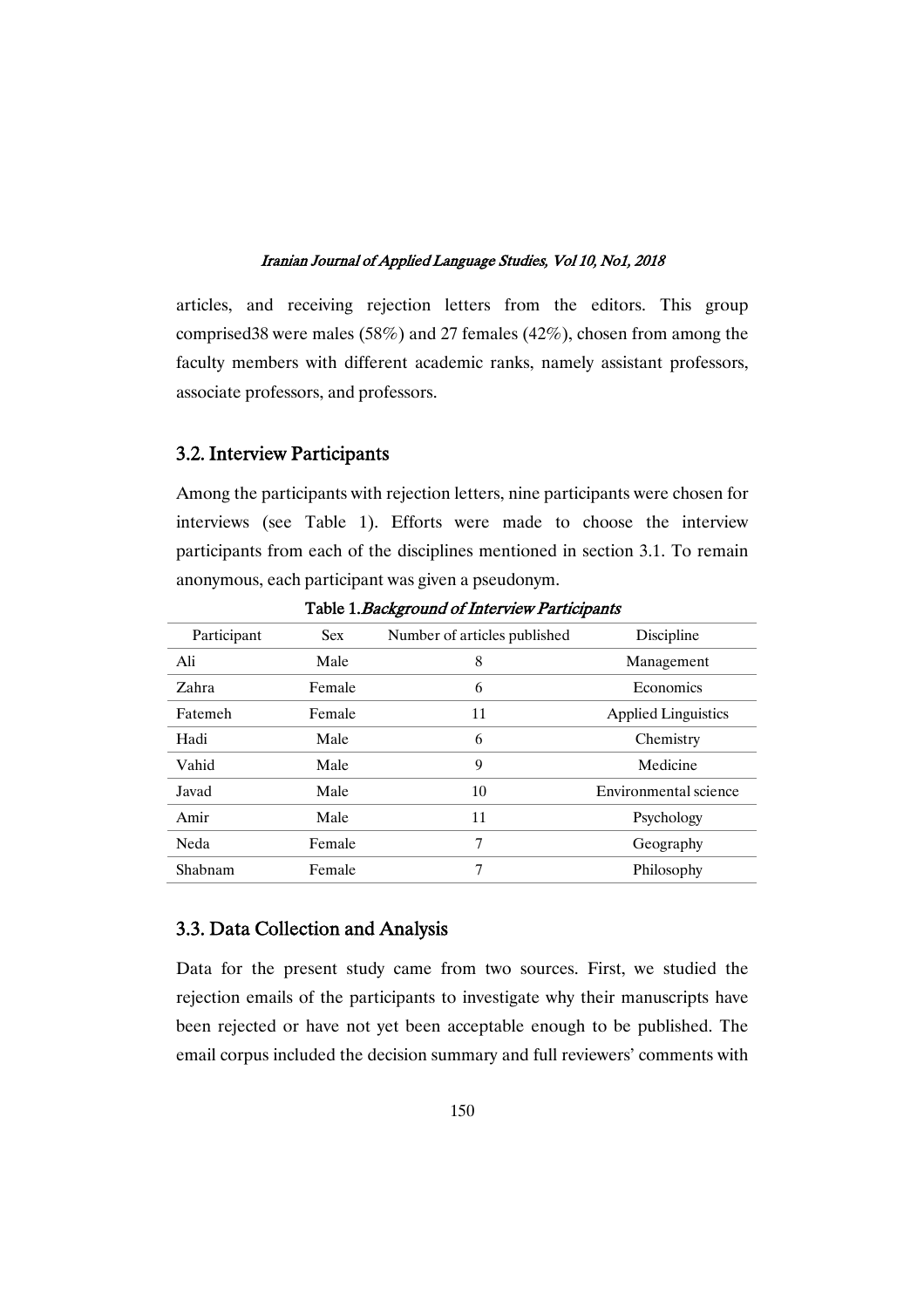a total size of 85100 words. Secondly, we conducted interviews to obtain deeper and more detailed insights into what is involved in writing up scholarly articles. The interview included twelve in-depth, open-ended questions inviting respondents to reflect on conscious tactics they employ in RA production, the difficulties they believe the authors face processing different RA sections, and aspects featuring well-developed RAs deserving to be published in prestigious journals, all with a view to uncovering how they perceive RA writing competence.

All the interviews were conducted in Persian, audiotaped, and transcribed. They were then translated into English. After studying the participants' rejection emails as well as transcribing the recorded files of interviews, the three steps of grounded theory (Strauss & Corbin, 1990) were exactly followed. In the first phase of *open coding*, all the data were segmented into paragraphs, and the main ideas of each paragraph were noted as the codes. Then, during axial coding, the interconnected codes were regarded as being under the same subcategory. Finally, in the third phase of *selective coding*, a core category was identified based on the interlinked subcategories which guided us to write the grounded theory.

All the participants' rejection emails as well as interviews, were analyzed following the steps of grounded theory. The recurrent themes were identified by the inductive process of thematic analysis of the data derived from the rejection emails and interviews. The stages of coding and categorizing data were undertaken by one of the researchers and finalized under the supervision and agreement of the team researchers. The whole process of repetitive analysis resulted in 545 codes. The codes that contained similar properties were combined to form subcategories. The irrelevant codes to the research purpose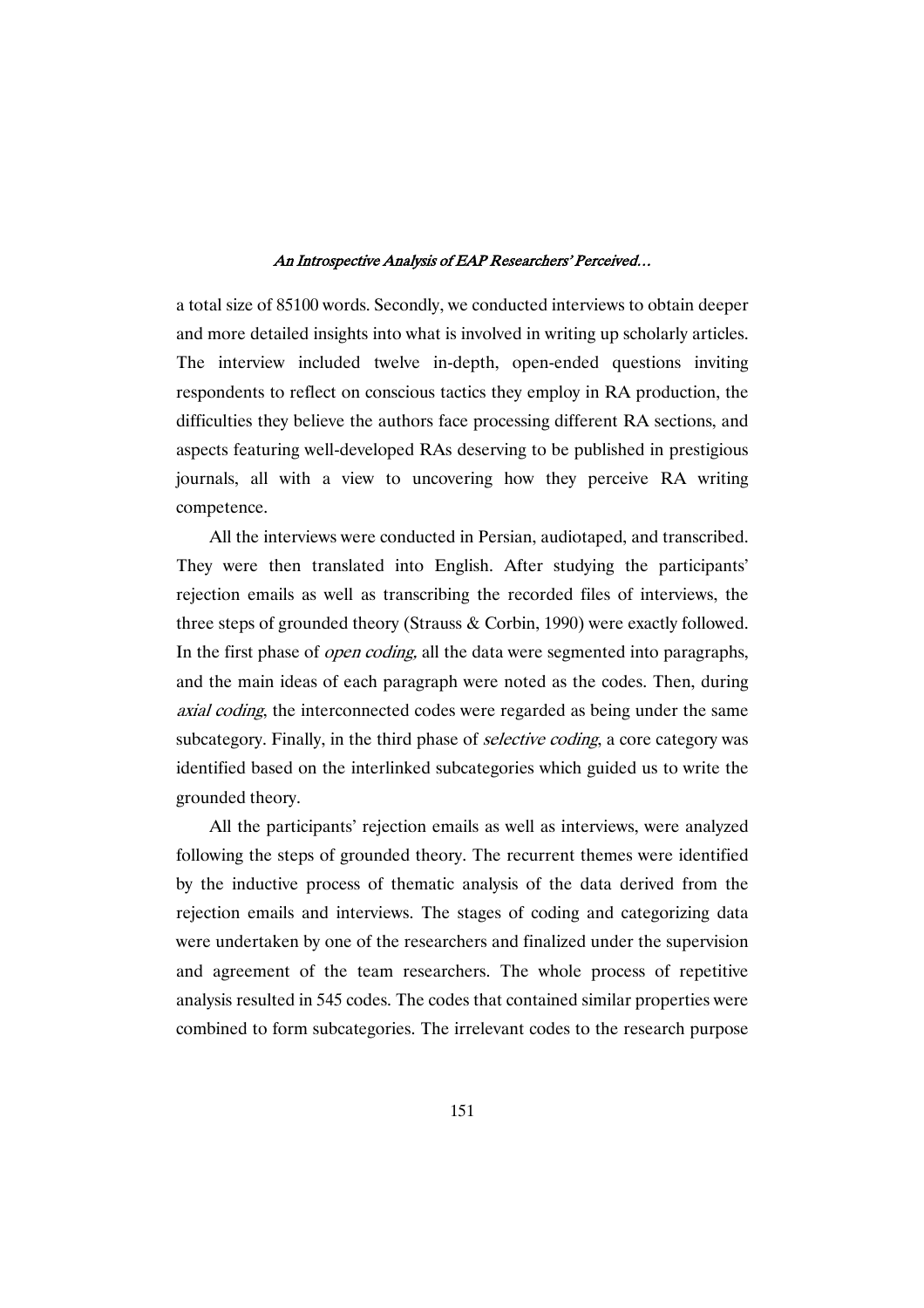were eliminated, and the codes that were nearly identical in meaning were combined under one code.

# 4. Results and Discussion

During the whole process of repetitive analysis, 40 subcategories and six core categories emerged. As follows, the research questions are answered by reporting the results of the analysis of the participants' rejection emails and the interviews with regard to six core categories. Also, all the obtained core categories and their corresponding subcategories that emerged from the analysis are elaborated. Quotes from interviews and extracts from reviewers' comments have been randomly recruited to provide support for the obtained findings.

Research question 1: What are the reasons for the rejection of research articles by high-quality international journals?

Core category one: The potential reasons of RA rejection

Regarding this research question, 65 codes and seven subcategories were extracted. Each subcategory is explained as follows, and extracts from the data are provided to support the derived subcategories.

# Weak topic: 11 codes were found to be related to *weak topic* as one of the main reasons of RA rejection. The researchers believed that the lack of correspondence between the papers' topic and the scope of the journals, lack of major contribution to the current literature and realm of science, insufficient novelty with uninteresting problems, and lack of international readership were the major causes of article rejection as is evident in the following extract:

I have experienced rejection of my articles. In one case the reviewer mentioned that the topic did not match the scope of the journal and in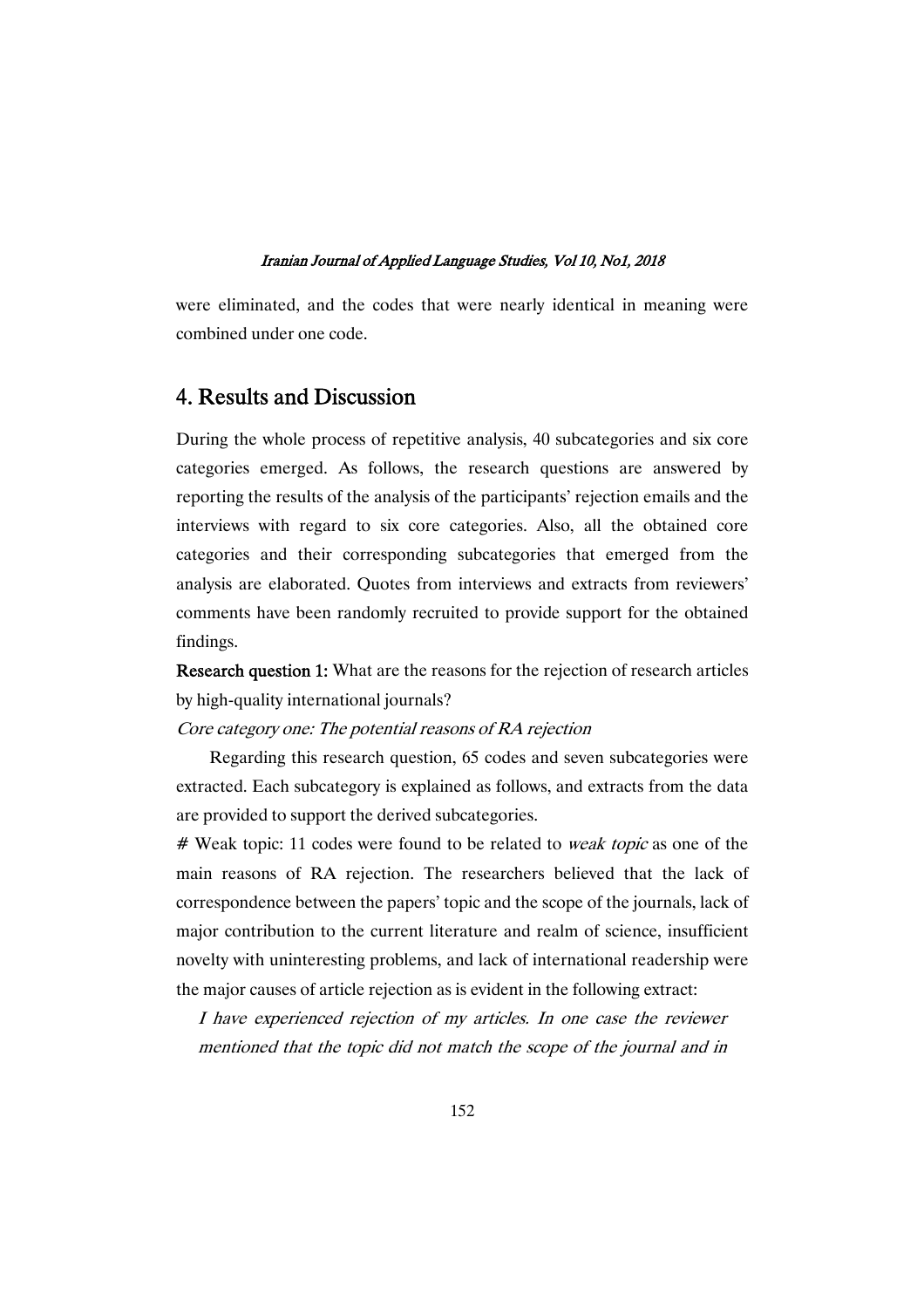the second case the paper was rejected due to insufficient novelty (Ali, January 4, 2018).

#Weak introduction: The second subcategory is associated with weak introduction, which includes insufficient theoretical and operational background, narrow literature review, lack of an argument for the importance of the study and its variables, lack of an over-arching theory that governs research questions and guides hypotheses and arguments, and lack of an integrated conceptual model.

The introduction is supposed to establish <sup>a</sup> research territory, state the problem, indicate <sup>a</sup> gap in the previous research, and introduce the purpose of the study at hand (Vahid, Januray 20, 2018).

# Poor format and style: The subcategory of *poor format and style*, as another reason of article rejection by the editors, encompasses complete knowledge of mechanics, inappropriate graphical presentation, and incorrect presentation of statistics, headings and subheadings, references, and citations, and abbreviations and contractions.

# There are many ways in which the paper is not written in accordance with APA 6th (Rejection email, February 2017).

# Poor language: According to the subcategory of *Poor language*, lack of cohesion and coherence, grammatical inaccuracy, lack of clarity and readability of writing, unclear explanations and definitions, poor word choice, and lack of academic and formal structures lead to RA rejection. As one of the interviewees said:

Iranian authors should first of everything consider improving their writing skills in terms of academic vocabulary, grammar, styles, spelling, punctuation and the like (Fatemeh, January 4, 2018).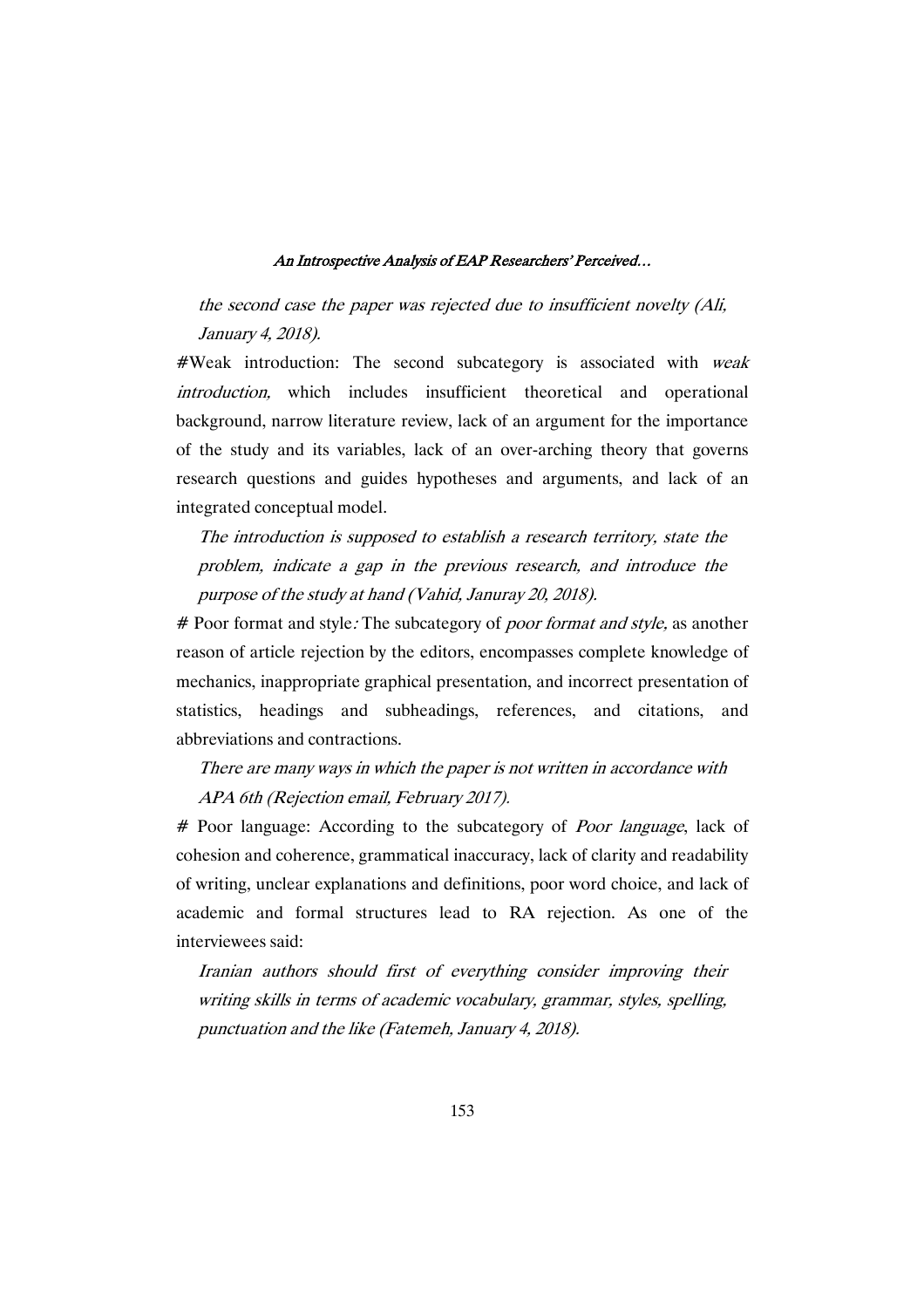# Poor method section: *Poor method section* was also revealed to be a notable problem in RA acceptance. Concerning this subcategory, lack of writing rigorous and replicable methodology, inadequate description of statistical tests, sampling procedure, and participants, and poor explanation of validity, reliability, and ethicality issues were found to be of importance for the researchers.

Any major fault with the methodology section can result in rejection. This is due to the fact that <sup>a</sup> faulty method would generate unreliable results. Writers usually have problems in convincing the reviewers or editors that they took the right steps in the process (Rejection email, September 2015).

# Poor results and discussions: The subcategory of *poor results and discussion* was associated with factors such as brief and inappropriate data analysis, incorrect interpretation of analyses and tables, unnecessary tables, incoherent way of writing, no attempt to link the results to the relevant studies and argue for its importance, and poor and brief discussions.

Discussion stays too close to the results and does not help the reader understand the value of the study and its results (Rejection email, August 2017).

# Poor referencing and citation: The last subcategory related to the researchers' perceptions of major reasons of RA rejection contributes to poor referencing and citation. These codes included irrelevant citations, long quotations, incorrect style of referencing and citation, dated citations, and over-referencing.

More latest references are supposed to be added to the paper (Rejection email, October 2018).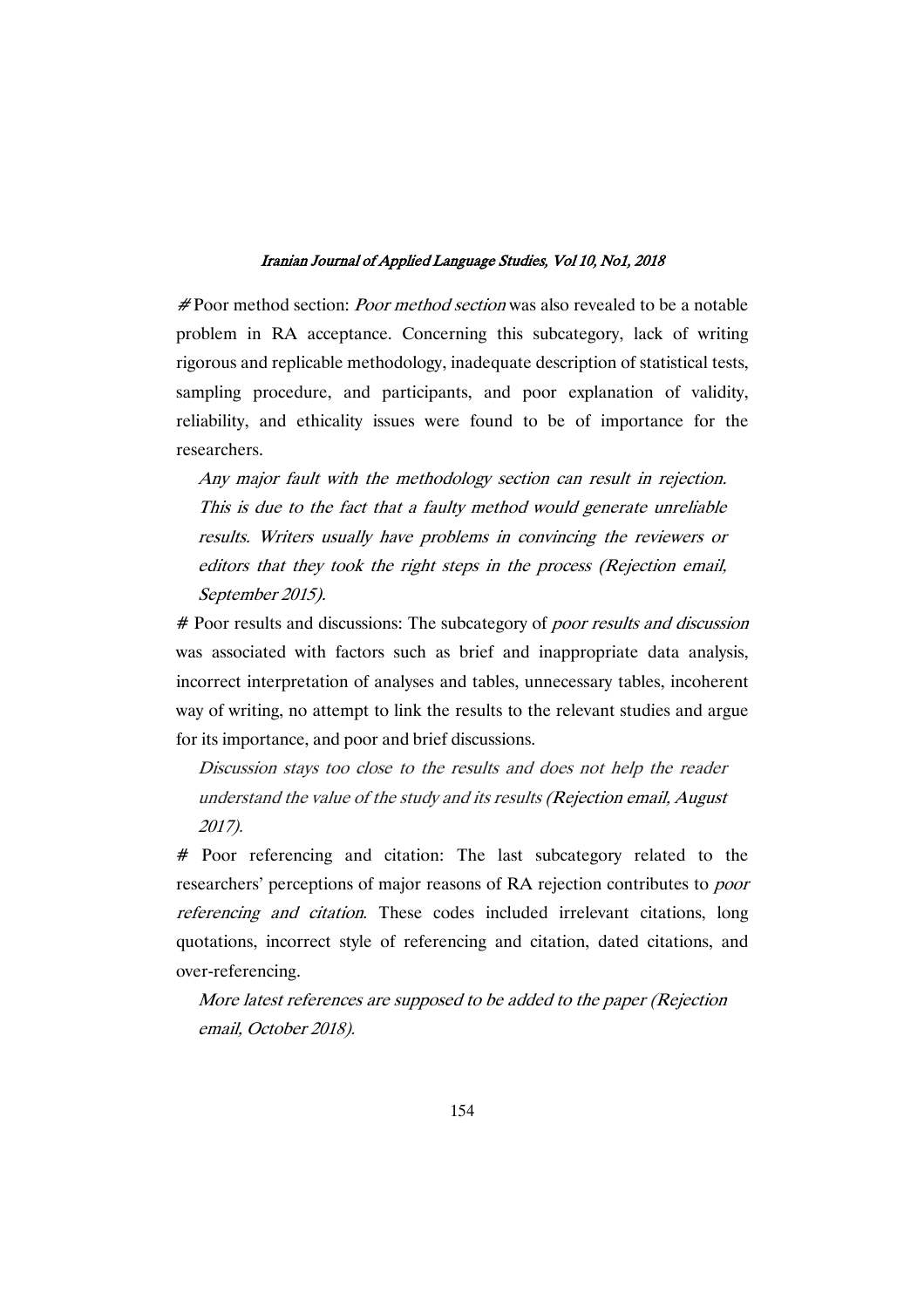Table 2 briefly shows the composing subcategories of the first core category together with the frequency of the codes. The frequency of the codes suggests a raw count of how many times the factor was referred to in all rejection letters and the number of times the interviewees referred to a factor. The percentage for each subcategory is also provided.

|   | The potential reasons of RA rejection | Frequency of codes | Percentage |
|---|---------------------------------------|--------------------|------------|
|   | Weak topic                            | 11                 | %16.72     |
| 2 | Weak introduction                     | 8                  | $\%$ 12.3  |
| 3 | Poor format and style                 | 11                 | $\%$ 16.72 |
|   | Poor language                         | 17                 | $\%$ 26.15 |
|   | Poor method section                   | 6                  | $\%$ 9.23  |
| 6 | Poor results and discussions          | 7                  | $\%$ 10.76 |
|   | Poor referencing and citation         | 5                  | $\%$ 7.69  |
|   | Total                                 | 65                 | $\%$ 100   |
|   |                                       |                    |            |

Table 2. Potential Reasons of RA Rejection

Research question 2: What are the problems and challenges that Iranian authors encounter so as to get their manuscripts published?

Core category two: The authors' challenges in RA writing with reference to this research question, seven subcategories and 65 codes were identified.

# Critical writing: Eight of the codes were related to the subcategory of 'Critical Writing'. The participants emphasized the importance of critical writing and the presence of an established authorial self in writing effective research papers. They also identified plagiarism as one of the most frequent weak points of the papers written by Iranian authors.

Critical writing is very important for editors and reviewers. Having one's own voice in <sup>a</sup> paper can make the witting more effective and critical. However, the authors' critical voice is often absent in their papers(Hadi, January 20, 2018).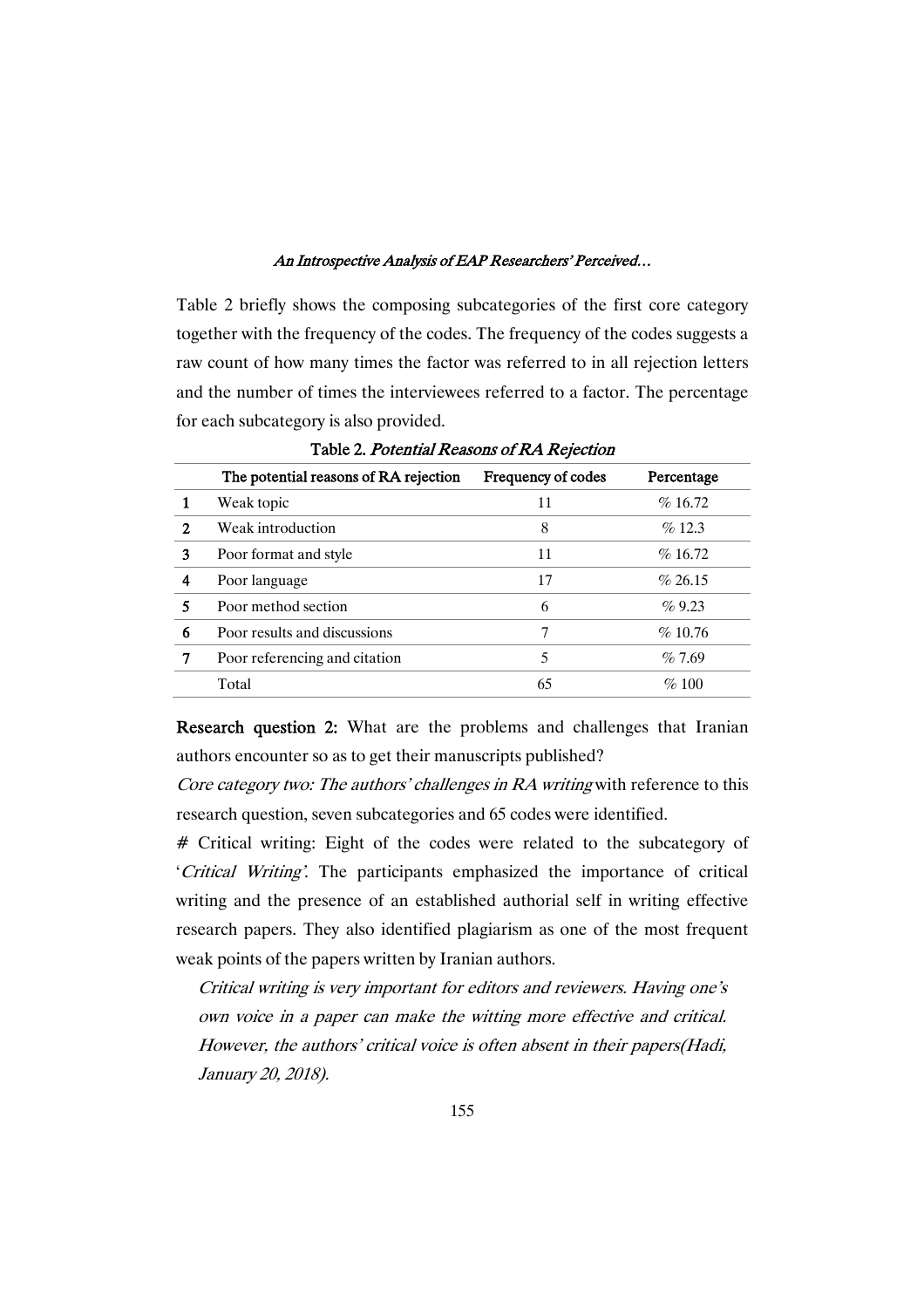# Coherent and cohesive writing: The second subcategory concerned *coherent* and cohesive writing as another noteworthy difficulty for non-native authors resulting in disjointed writing.

The review of the literature is not cohesive and does not provide sufficient background to the variables of interest; and the analyses do not reflect the findings as described by the authors (Rejection email, May 2017).

# Indicating topic novelty and importance: *Indicating topic novelty and* importance was obtained as another challenge for RA writers. In interviewees' idea, convincing the audience that a topic is worth researching and publishing and creatively arguing on the contribution the study can make and the gap it can actually fill is very crucial. As a respondent mentioned,

# I think convincing the reviewers that <sup>a</sup> topic is worth researching is one of the most difficult challenges (Amir, January 14, 2018).

# Following academic language and style: They also found *following academic* language and style as another important difficulty in writing research articles. The relevant codes incorporated poor writing skills, lack of language proficiency, inaccurate word and collocation choice, lack of clarity and brevity of writing, and insufficient consideration of mechanics.

Wrong choice of words, unusual collocations, and inserting translations of Persian thoughts are the main problems for lexical parts and structural knowledge (Neda, January 22, 2018).

# Writing a strong introduction section: Moreover, 11 of the codes were found under the concept of *writing a strong introduction section*. Based on the rejection emails and interviews, RA writers have difficulty in appropriately addressing the research questions, indicating the overall rationale for the study, providing sufficient background to the variables of interest, choosing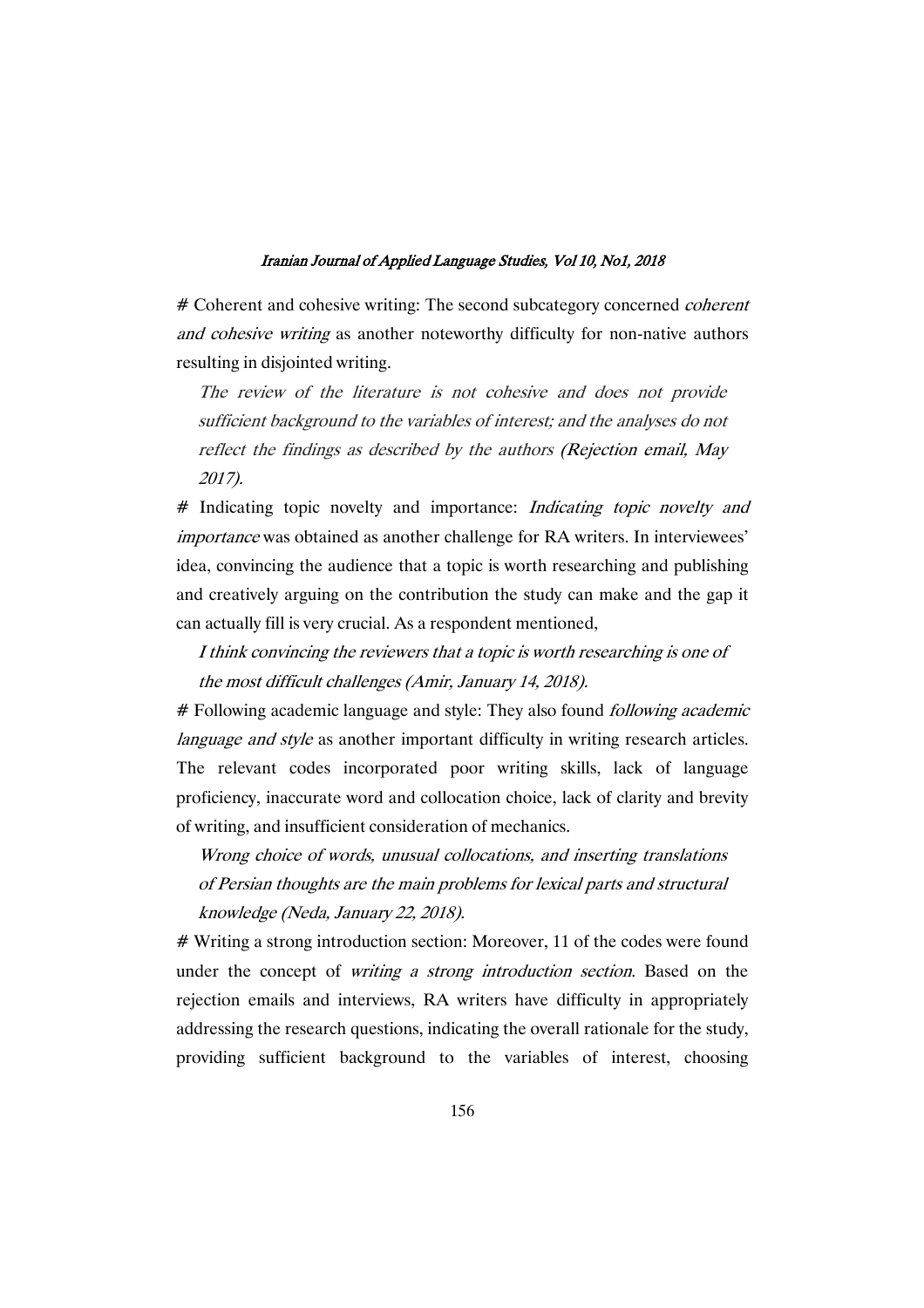appropriate sources, and writing a thorough, synthesized, and evaluative literature review.

The topic would be interesting, but poor coverage of the research territory and framing greatly affects the rationale for conducting this study. … The Introduction comes across as <sup>a</sup> largely ad hoc assembly of information. The information and ideas have not been carefully processed and synthesized (Rejection email, June 2017).

# Writing a rigorous methodology section: Emerged from nine codes, the subcategory of *writing a rigorous methodology section* was also reported to be of notable difficulty for RA authors.

The authors do not have <sup>a</sup> sufficient mastery of reporting the sampling techniques, study design, validity and reliability concerns, and statistical tests and analyses (Shabnam, January 4, 2018).

# Writing an appropriate results and discussion section: Lastly, writing an appropriate results and discussion section concerned the writers' difficulties in writing the analyses that do not reflect the findings and research questions, and overgeneralizing the results beyond what the evidence depicts.

I think writers usually review the literature well in the introduction but they are not able to use what they reviewed properly in their discussions (Javad, January 11, 2018). Table 3 illustrates the subcategories together with the frequency of codes related to the authors' challenges in RA writing.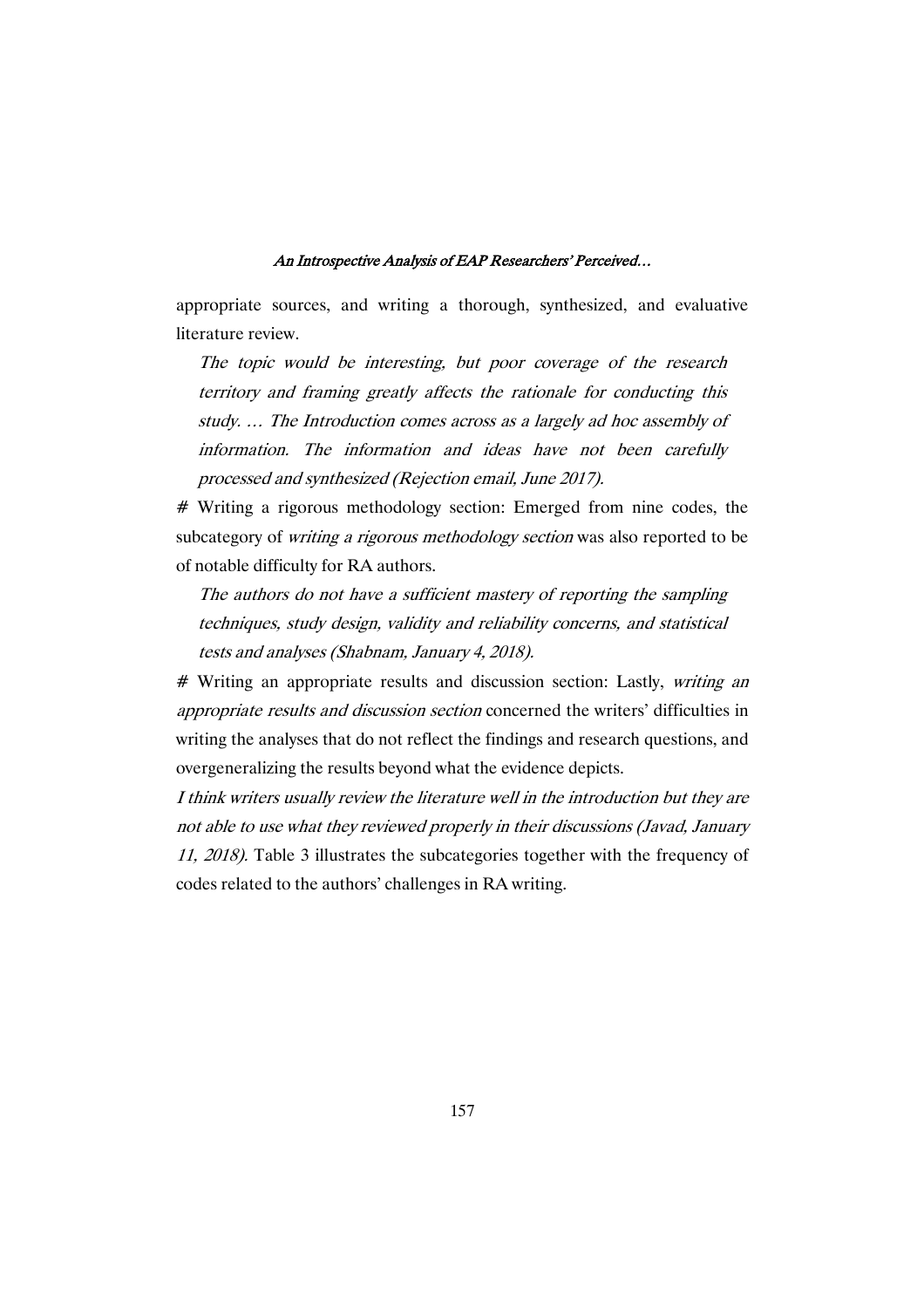|   | The authors' challenges in RA writing | Frequency of codes | Percentage |
|---|---------------------------------------|--------------------|------------|
|   | Critical writing                      | 8                  | $\%$ 12.3  |
| 2 | Coherent and cohesive writing         | 9                  | $\%$ 13.84 |
| 3 | Indicating topic novelty and          | 9                  | $\%$ 13.84 |
|   | importance                            |                    |            |
| 4 | Following academic language and style | 11                 | $\%$ 16.72 |
| 5 | Writing a strong introduction section | 12                 | %18.46     |
| 6 | Writing a rigorous methodology        | 9                  | $\%$ 13.84 |
|   | section                               |                    |            |
| 7 | Writing an appropriate results and    | 7                  | $\%$ 10.76 |
|   | discussion section                    |                    |            |
|   | Total                                 | 65                 | %100       |

## Table 3. The Authors' Challenges in RA Writing

Research question 3: What are the potential features of academic RAs deserving to be published in prestigious journals?

In order to answer this research question, the participants' rejection emails were examined, and several interview questions were designed to address the diverse features of academic research articles as well as the important features of different RA sections. As a result, four core categories were derived from the combination of 31 subcategories.

## Core category three: RA linguistic features

Eight subcategories emerged out of 103 codes all related to the linguistic features of academic RAs. Well-written articles are always appreciated by editors and reviewers. Lexicon and grammar show to what extent the researcher is professional, and lexico-grammatical problems make the research content unreliable. However, despite the great significance of the linguistic features in RA writing, one of the interviewees commented that:

Only major problems in this area matter. Minor problems are usually tolerated by the reviewers or editors especially if the paper has merits in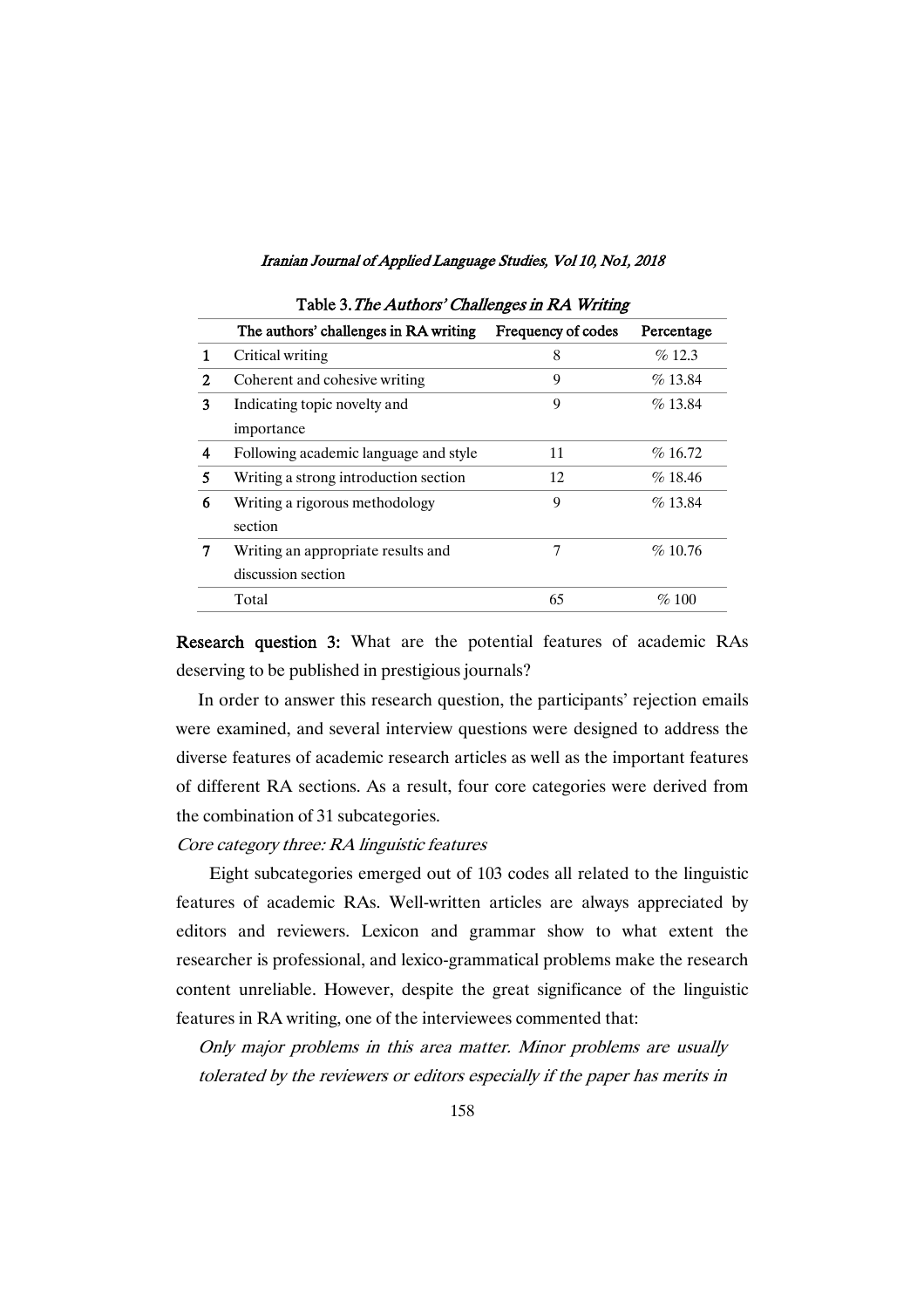other areas (e.g., its contribution to the literature) (Zahra, January 4, 2018).

# Clarity: The subcategory of *clarity* was derived from the thematic combination of 25 codes. The researchers asserted that grammatical and lexical complexities and ambiguities, unclear explanations and definitions, unnecessary jargon, metaphoric language, vague use of terms, multiple ideas in a single sentence, and incomprehensible sentences should be avoided. They suggested that direct, declarative sentences should be written with simple and common words, and examples be provided where necessary in order to enhance language readability and meaningfulness. It was suggested that the authors need to articulate research topic, theoretical constructs, study focus and rationale, research gap, and research questions in a lucid fashion. The literature review also should be clearly arranged so as to offer a clear and general view of the research on the era and develop a conceptually clear paper. With regard to the methodology section, a clear view of research context, demographic information of the participants, sampling techniques, and study procedures should be provided to make it possible for future researchers to replicate the study. The respondents' comments are in line with Calfee and Valencia (2007) who described the features of a good methodology by the two "Cs": clean and clear.

More details should be provided in relation to the random sampling of students. There are far more males and females in the sample yet no explanation is provided as to why this might be. More details need to be provided in relation to what grades and ages were included in the study (Rejection email, April 2017).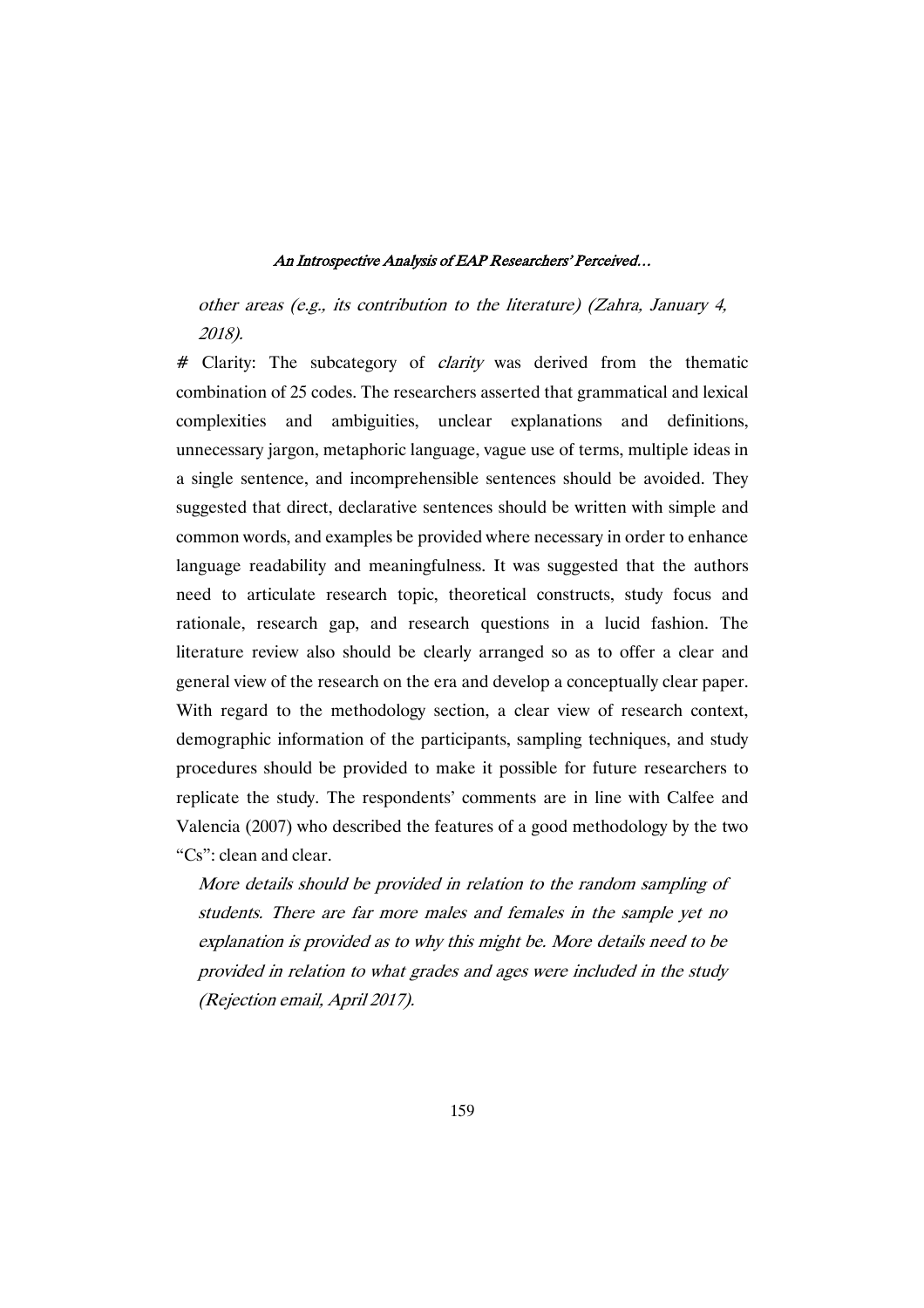Besides, in relation to the results and discussions, it was emphasized to present self-sufficient and self-explanatory tables, graphs, and figures, a sound statistical analysis, and clear discussions and conclusions.

# Logical organization and orderliness: 19 codes were found to be subsumed under the theme of *logical organization and orderliness*. The interviewees mentioned that the RA authors should be able to put sentences, lines, and paragraphs in a meaningful order and organize sentences so that they can support the topic sentence through strategies of paragraph development. They should know about logical seriation of ideas in writing and their structural parallelism. They should be familiar with different approaches to data organization and organize different RA sections with a sensible structure containing appropriate headings and subheadings. They should know where to place the descriptive statistics and other analysis results in the results section and organize the study results so that the most important results are listed first, followed by results of secondary or post hoc analyses. The remaining structure and organization of the paper should also be outlined where required.

If such issues as cohesion and coherence are disregarded, the editors simply reject it and do not comment. They do not consider the content if writing includes such organizational problems (Vahid, January 20, 2018).

# Reasonable brevity: The concept of reasonable brevity emerged out of the combination of 13 codes. The researchers believed that all the necessary information should be provided in as few words as possible considering the appropriate length of sentences, paragraphs, and different sections of a research article. The authors should consider the economy of expression by turning long paragraphs, sentences, and words into short ones. A synthesized summary of the past studies as well as a brief explanation of research steps and techniques should be presented. Also, repetitive information in the text as in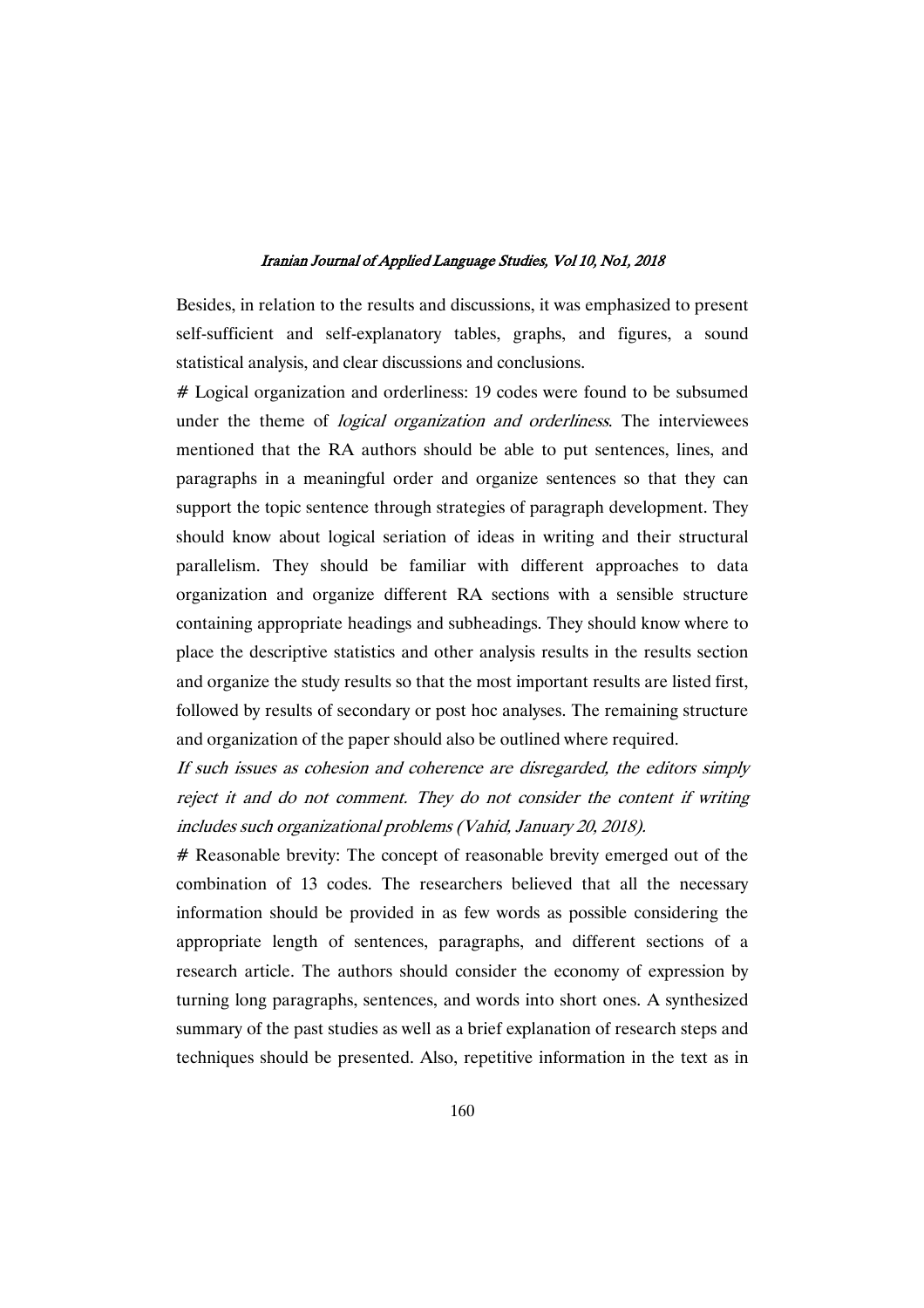the tables and graphs and duplicate and unnecessary presentation of data should be avoided. Economy of expression should be considered in writing different RA sections.

The sentences should be reasonably short and easy to follow with no grammar and/or vocabulary ambiguities (Javad, January 11, 2018). #Following conventions of mechanics: The next theme concerned following conventions of mechanics encompassing 10 codes. These codes indicate that the authors should be familiar with conventions of standard mechanics, including typographical errors, capitalization, paragraph indentation, and punctuation. They should know about the appropriate use of acronyms, abbreviations, and contractions. As one of the reviewers commented,

There should be two spaces following <sup>a</sup> period but often there are not; there should be <sup>a</sup> comma following the last item in <sup>a</sup> list and before " and" but this rarely occurs in the paper (Rejection email, July 2016)

# Appropriate choice of words and collocations: The subcategory of appropriate choice of words and collocations suggests that the authors should know about academic and formal words, lexical bundles, academic wordlists, and words that are used in different RA sections. They should be also able to choose appropriate words which directly carry the message.

Ideas need their own proper words which are formal and expressive and can directly carry the message. (Hadi, January, 20, 2018).

# Unity and smoothness: Unity and smoothness as the next theme implies the importance of making ideas logically flow in the text and creating smoothness of expression.

Paragraph 1 lacks unity of content and has no clear topic sentence to guide the reader (Rejection email, May 2017).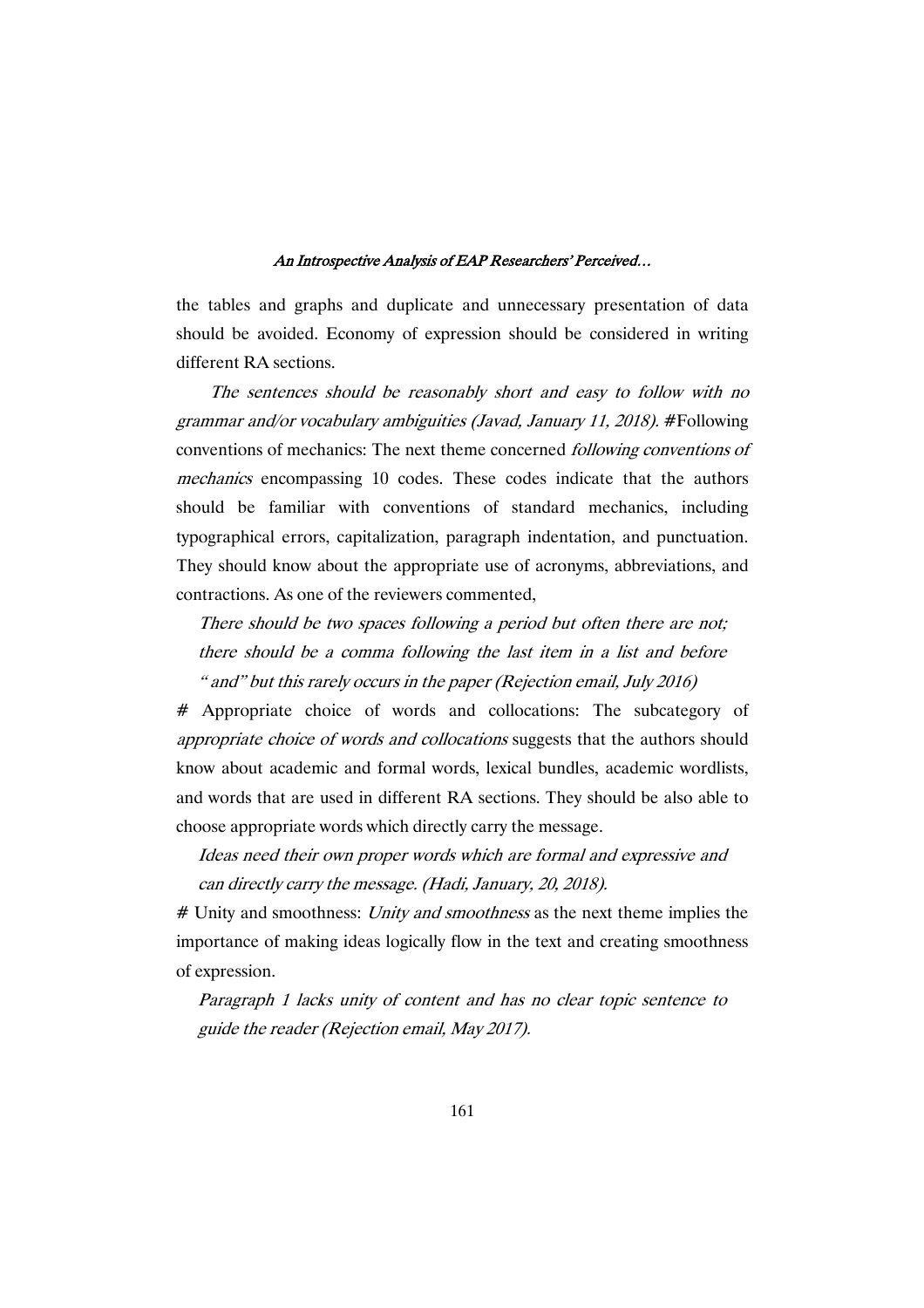This subcategory implies the importance of making ideas logically flow in the text and creating smoothness of expression. This concurs well with Belt (2011) who asserted that different ideas and paragraphs in the article should flow logically and smoothly keeping the research focus and argument in the spotlight and developing it from one aspect to another.

# Cohesion and coherence: Nine codes were also associated with the concept of cohesion and coherence. The interviewees felt that the writers' knowledge of different cohesive connectors and coherence relations and their markers can create a readable and coherent research article. For instance, they should be able to retain consistent tenses within each paragraph and appropriately apply different cohesion and coherence devices.

The editors comment on cohesion and coherence but maybe not in the first submission. Cohesion and coherence are of importance. Sentences and paragraphs should be connected to each other effectively (Vahid, January 20, 2018).

# Grammatical accuracy: Finally, the last subcategory indicated the importance of grammatical accuracy concerning voice, tense, word order, agreement, etc.

Tenses do not match in places, singular and plural nouns are used incorrectly (Rejection email, December 2015).

Table 4 indicates the eight subcategories and frequency of the codes for each subcategory.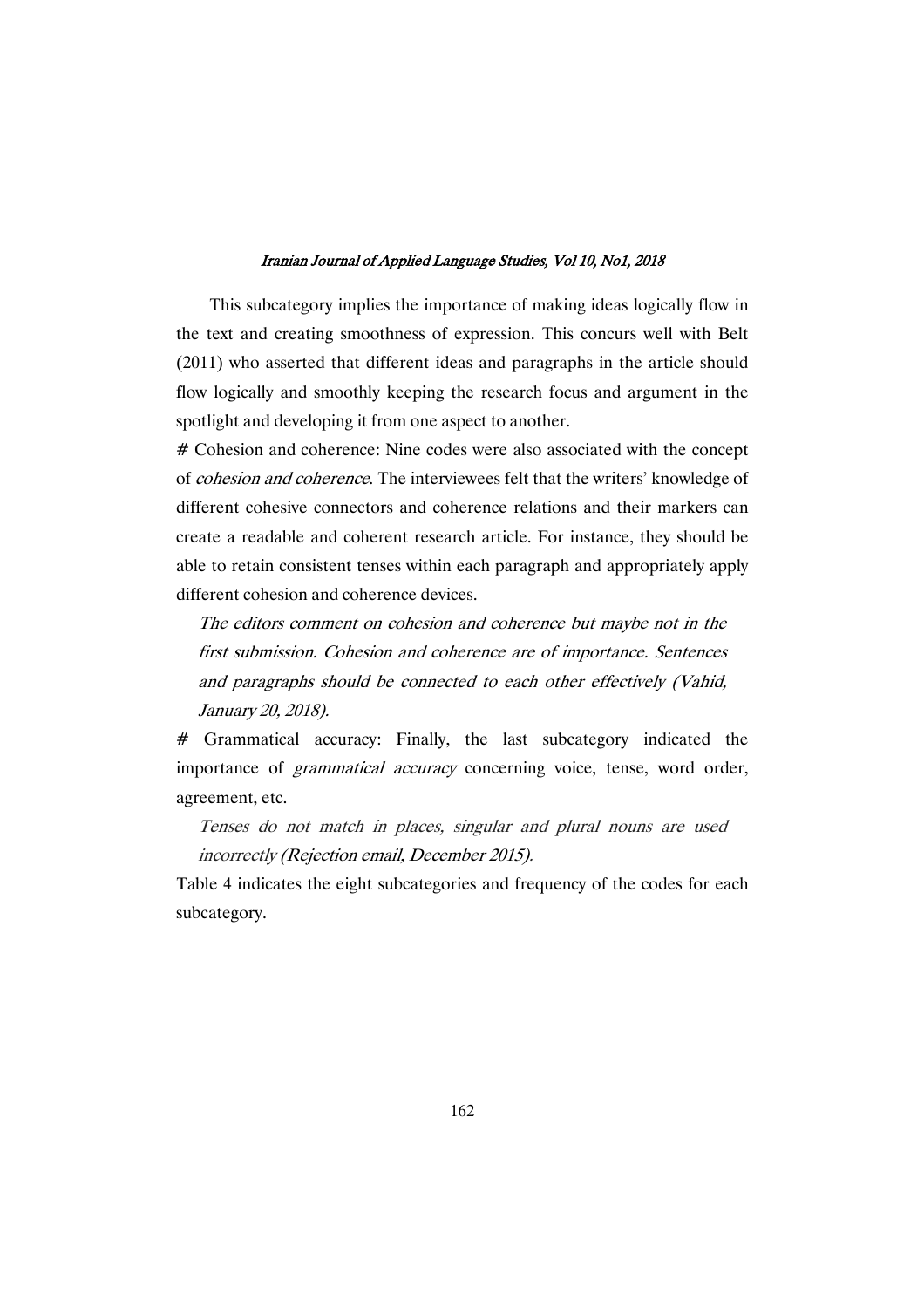|   | <b>RA</b> linguistic features        | Frequency of codes | Percentage |
|---|--------------------------------------|--------------------|------------|
| 1 | Clarity and readability              | 25                 | $\%$ 24.27 |
| 2 | Logical organization and orderliness | 19                 | $\%$ 18.44 |
| 3 | Reasonable brevity                   | 13                 | $\%$ 12.62 |
| 4 | Following the conventions of         | 10                 | $\%9.7$    |
|   | mechanics                            |                    |            |
| 5 | Appropriate choice of words and      | 10                 | $\%9.7$    |
|   | collocations                         |                    |            |
| 6 | Unity and smoothness                 | 10                 | $\%9.7$    |
| 7 | Cohesion and coherence               | 9                  | $\%8.73$   |
| 8 | Grammaticality                       | 7                  | $\%$ 6.79  |
|   | Total                                | 103                | $\%$ 100   |

#### Table 4.RA Linguistic Features

Core category four: RA stylistic features

RA stylistic features also emerged during the thematic combination of three subcategories and 54 codes.

# Following an academic format and style: Firstly, the interviewees recognized following an academic format and style as a significant element of high-quality research articles. This involves paying attention to the face validity and academic structure of different sections of any paper in order to meet the English readership standards. The research informants claimed for the importance of avoiding run-on sentences, appropriate length, font, and spacing, and correct presentation of tables, figures, captions, footnotes, headings, etc. They also suggested that the authors consider consistency and homogeneity in writing style of headings and subheadings, tables, figures, footnotes, graphs, and references and citation.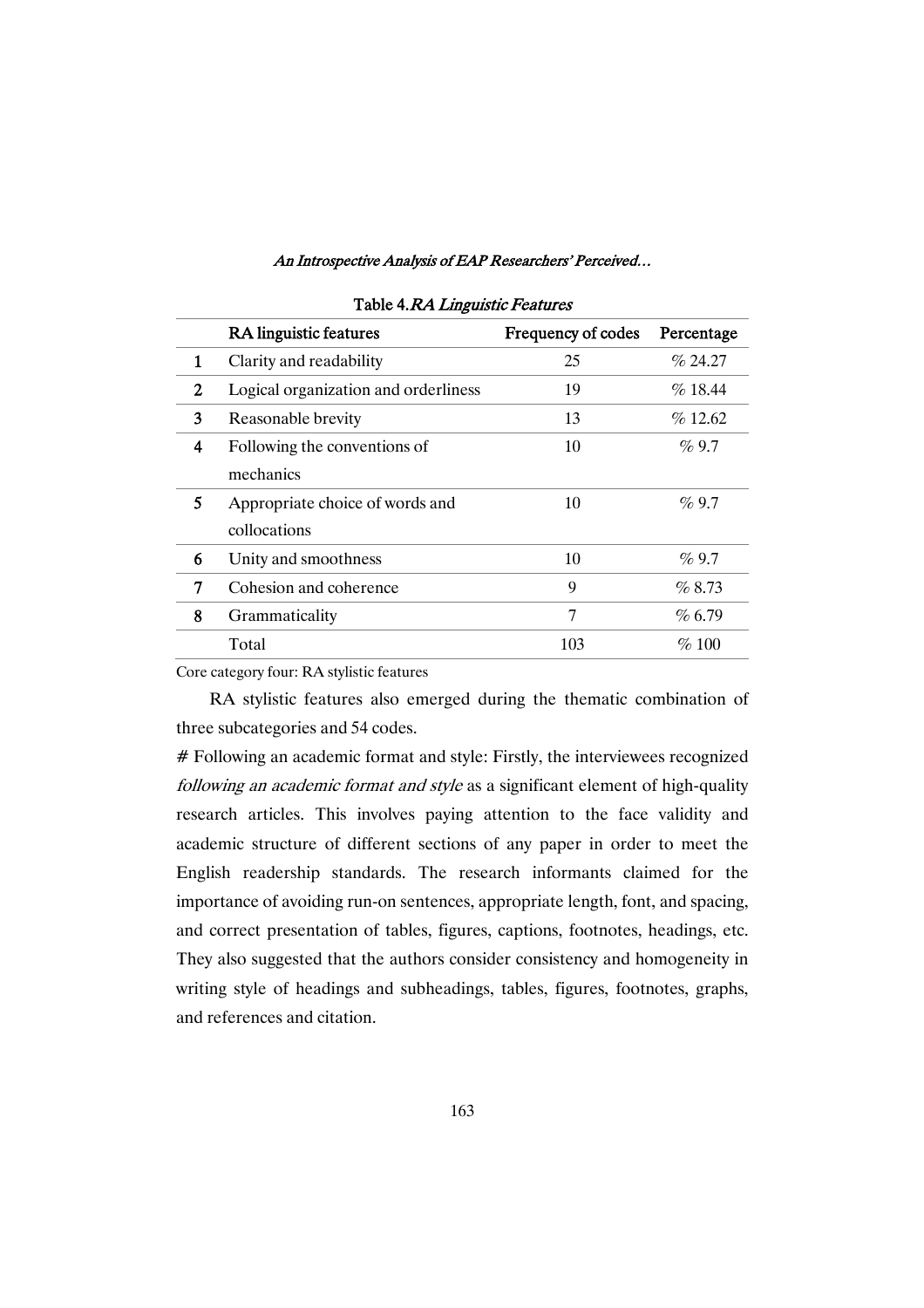I think that the structure of the paper should follow <sup>a</sup> standard academic writing format so that the editors can send it out for external review(Amir, January 14, 2018).

# Formality: Secondly, the respondents emphasized the importance of formality and using formal structures in writing a successful research article. As some techniques to increase formality of writing, they referred to the avoidance of slang, casual language, and clichés, and choosing more formal alternatives when selecting a word or a phrase.

# I think writing for <sup>a</sup> research paper needs formal and academic words and structures which can appropriately convey the message to the readers (Vahid, January 20, 2018).

# Writing to the journal: Thirdly, according to the concept of writing to the journal, the RA authors should consider the correspondence between the format of the journal and that of the paper and follow the standards of each journal in writing different RA sections. They need to follow the specific journal's author instructions carefully in terms of format, word count, number of figures and tables, and referencing style. Furthermore, the importance of following models of previous articles in a specific journal to which they submit was highlighted.

In order to receive an acceptance letter, preparing the manuscript the way previous articles have been prepared is very helpful (Neda, January 22, 2018).

Table 5 shows the stylistic features together with the frequency of codes for the subcategories.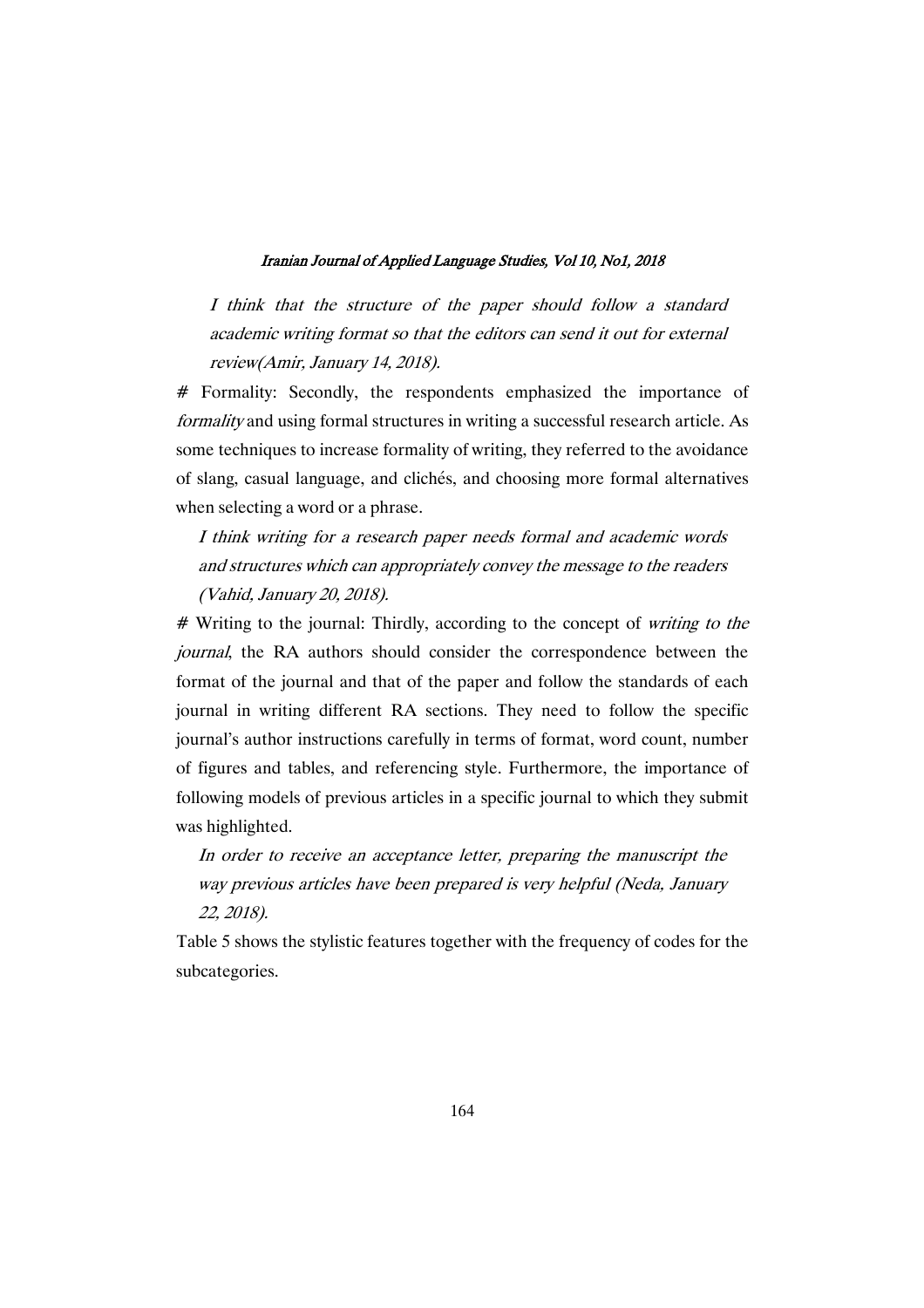| <b>RA</b> stylistic features           | Frequency of codes | Percentage |
|----------------------------------------|--------------------|------------|
| Following an academic format and style |                    | $\%$ 57.4  |
| Formality                              | 11                 | $\%$ 20.37 |
| Writing to the journal                 | 12                 | $\%$ 22.22 |
| Total                                  | 54                 | $\%$ 100   |

Table 5. RA Stylistic Features and Frequency of Codes

Core category five: Essential components of writing RA sections

One hundred ninety-nine codes and seven subcategories were identified to be associated with the core category of essential factors of writing RA sections. # Convincing and reliable report: As Table 6 reveals, the most frequent number of codes contribute to the subcategory of the *convincing and reliable* report. This subcategory indicates that the authors should be able to set the scene, establish the scope, and show the instantiation of the study in the research context. Also indicating the novelty of the topic of inquiry and significance of the study can convince the readers that a topic is worth researching. Given this, the relevance and contribution of the paper to the scope, theme, and audience of the selected journal can be revealed. Almost all the interviewees highlighted the importance of a strong manifestation of the contribution of the study to the realm of science. As one of them said:

Our writing is strengthened the with the elaboration of the problematization of the constructs and discussing why the study variables would matter (Amir, January 14, 2018).

After all, the authors should be able to state the purpose of the work in the form of the research problem supported by a hypothesis or a set of carefully addressed questions. This persuasive report should continue in the other sections. The writer should convince the reviewers or editors that the right steps were taken in the process of data collection and an appropriate data analysis method has been selected related to the adopted instruments. Also,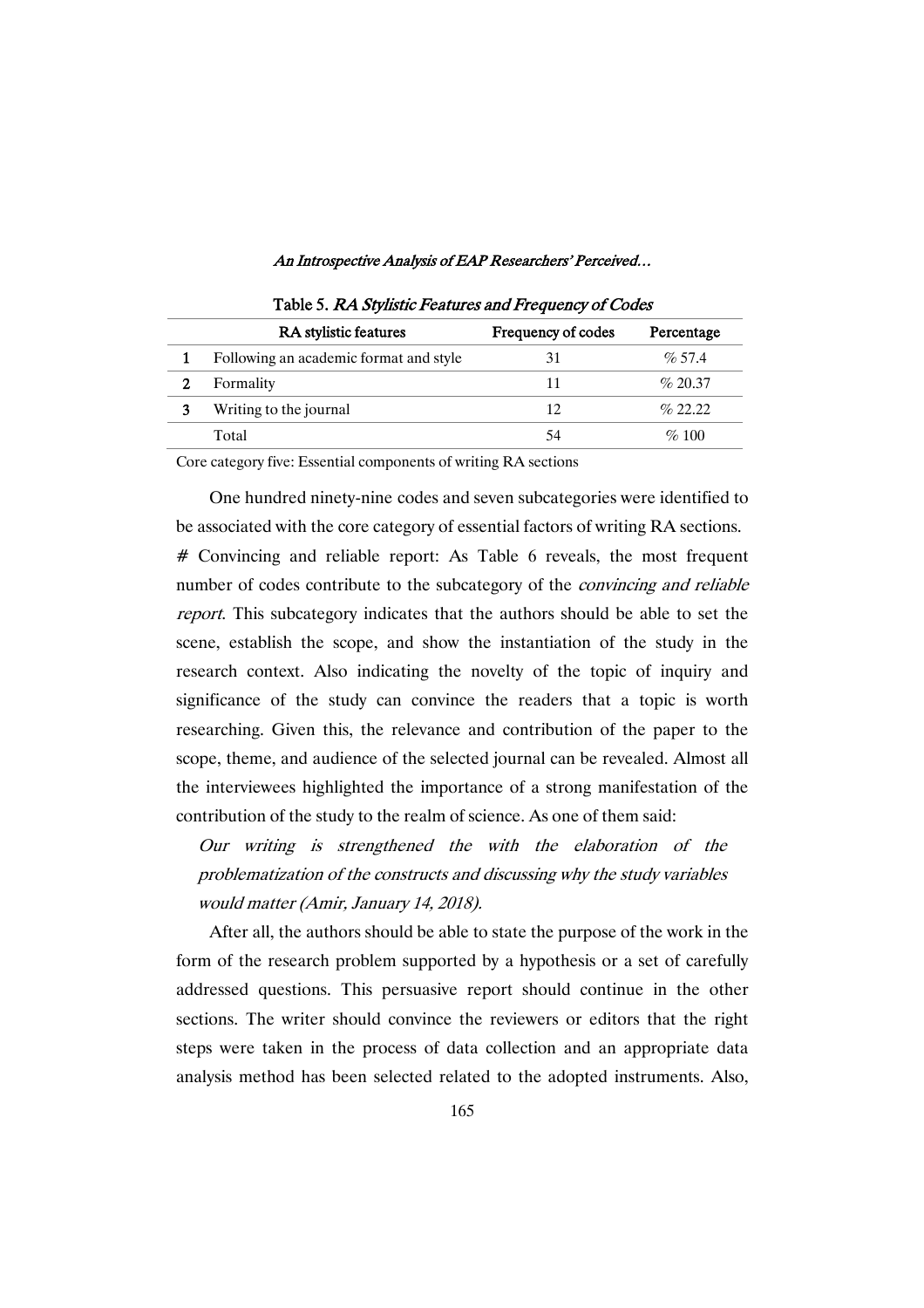clarifying the criteria for sampling and psychometric properties of the applied instruments can add to the dependability of the study. In respondents' views, a convincing presentation of the study findings includes: appropriately writing about different statistical techniques such as T-Test, ANOVA, MANOVA; presenting correct steps of data commentaries and graphical presentation; providing concurring and supporting evidences; giving reliable data and warranted interpretation of the data; and showing that the findings bear useful implications and research-based recommendations and suggestions for the practitioners. Moreover, the writers should attribute statements to respectable and recent sources that reinforce the validity of the information.

# Sufficiency: 52 codes were found to be linked with the *sufficiency* of the RA sections. This is related to the inclusiveness of an RA title, abstract, introduction, methodology, and results and discussions. As found in the rejection emails and stated by the interview respondents, the authors need to be familiar with the constituting elements of a research article title which can convey not only the content but also the purpose and audience. Also, the abstract should be written so well that it can stand alone, and the readers can get the whole gist of the paper by reading this section. An introduction section should offer sufficient theoretical and operational background to the constructs of interest, justify the study conducted, fully state the problem and indicate the gap in the previous research, and give an extensive and deep review of the related studies. As one of the journal editors mentioned,

The reviewers felt the scope of the literature cited in the Introduction was narrow and incomplete (Rejection email, November 2017).

The authors should provide all the necessary elements of a research methodology section, including the type and design of the studies conducted, procedure of sampling, number of participants, and their demographic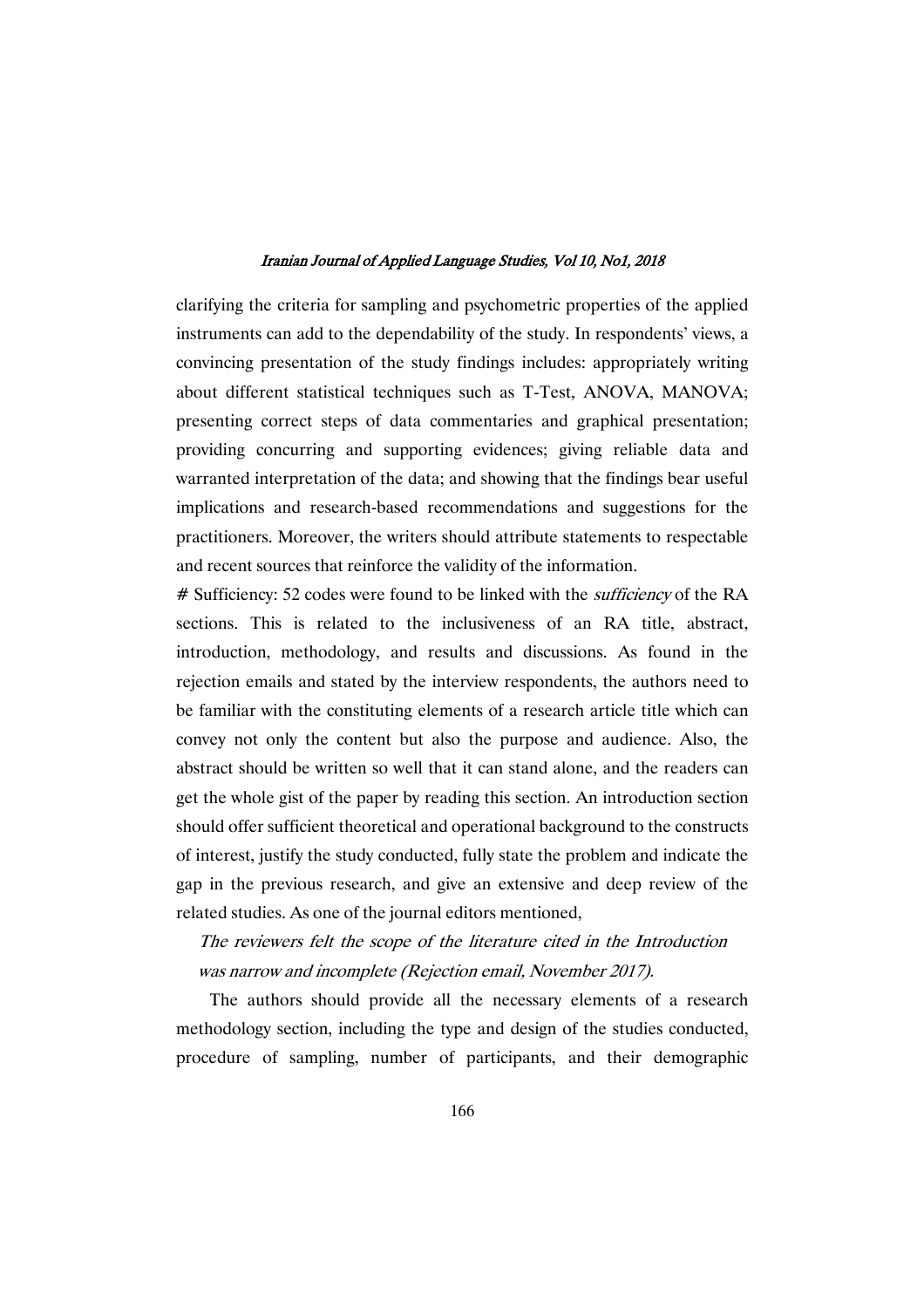information, research setting and educational context, research measures and instruments and statistical analytical tests, and ethical considerations and validity and reliability issues. Generally, this section should give all the required details to enable the readers to replicate the study. Finally, based on the respondents' views, the results and discussions section should present data analysis together with the descriptives for any of the initial analyses, a detailed explanation of the tables and figures, and adequate discussions for the obtained results to show how the findings advance the current literature. Besides, the author should completely highlight the potential outcomes, research limitations and delimitations, implications, recommendations, and suggestions for further research.

# Evaluation, criticality, and voice: The next subcategory was linked with the core category of essential elements of RA sections include evaluation, criticality, and voice. According to this subcategory, the writers should know how to instantiate their voice and arguments in an academic research paper to make it more critical. For instance, the literature review section should include not only a report of the previous and existing literature but also its evaluation and criticism. The interviewees indicated that strong argumentation is required to show voice criticality, and a critical voice plays a crucial role in RA acceptance by the journal. One of them commented that,

I think sufficient attention must be paid to argumentation, voice and criticality regarding academic writing. These are crucial points to consider and ignoring them would definitely affect the result of any paper submission (Javad, January 11, 2018).

This is in good agreement with Hyland (2004) suggesting that an author's influential vantage point helps him to argue for a position and claim solidarity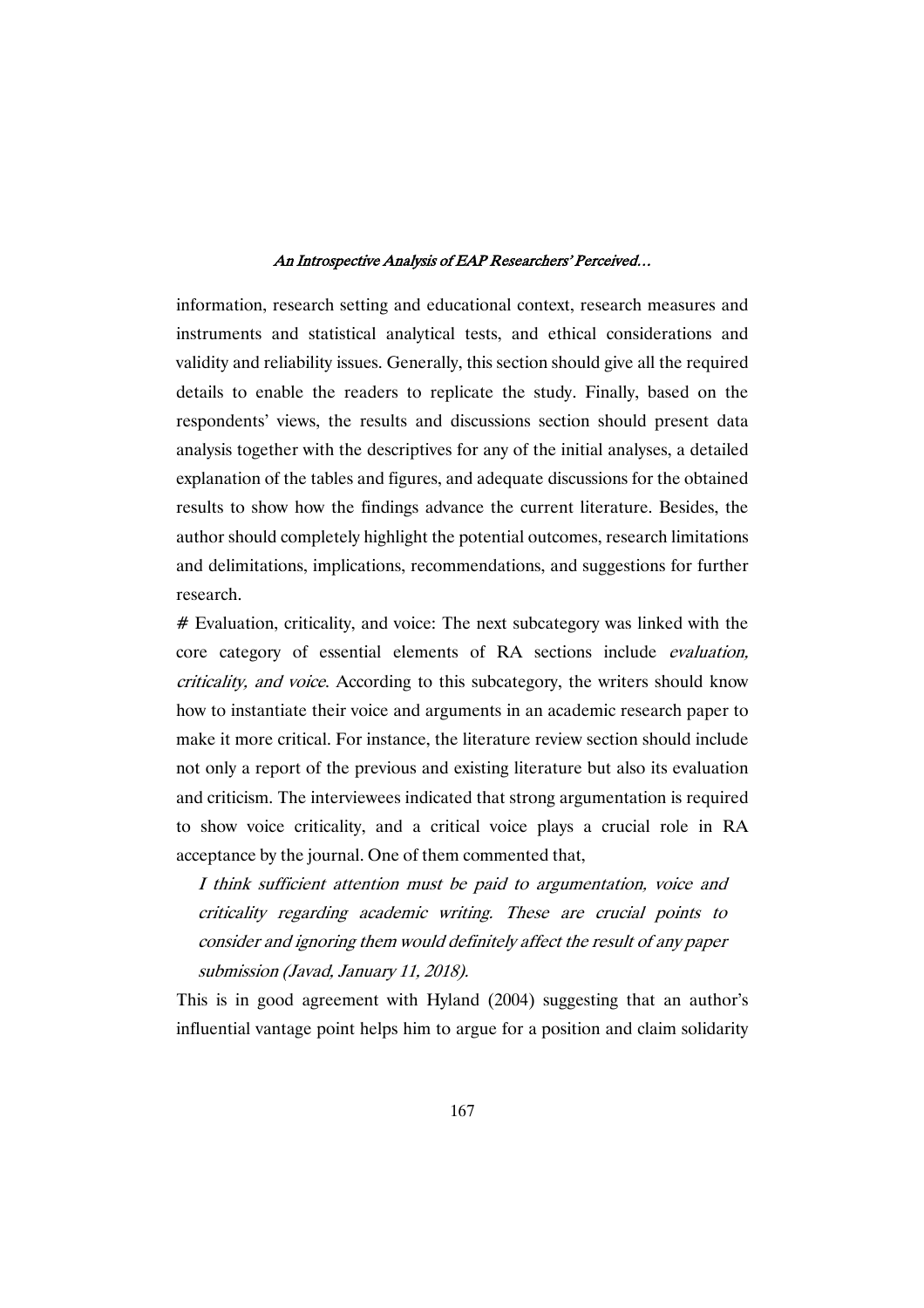with the readers, evaluate the other writers' work, and acknowledge alternative views.

# Focus and relevance: With regard to the subcategory of *focus and relevance*, the necessity of following a solid over-arching theoretical foundation and an integrated conceptual model was emphasized. As a comment by a journal editor suggests,

One particular weakness was your lack of an integrated conceptual model of the relationships among variables that could be evaluated using confirmatory factor analysis models (Rejection email, March 2017).

Also, the interviewees commented that the authors should focus on the goals of the study and theory to guide hypotheses, discussions, and interpretations of the results. Besides, the same idea should be focused and developed throughout one paragraph to make a convincing argument. The authors should apply proper analyses that reflect the research questions, proper interpretation of analyses and tables, and the findings and discussions that reveal the actual analyses, and suggestions and implications that do not go beyond the evidence found. The relevance and focus of writing lead to the continuity in the presentation of ideas and effective coherence and unity among sentences, paragraphs, and different RA sections.

# Objectivity: *Objectivity* of writing was also emphasized by the interview respondents to help create an academic output. They emphasized the responsibility of the authors in avoiding biased information and explaining the issues affecting the reliability and validity of the data. They reported that including personal ideas, emotional language, strong claims, and value judgments lead the author into bias and endanger the academic nature of an article.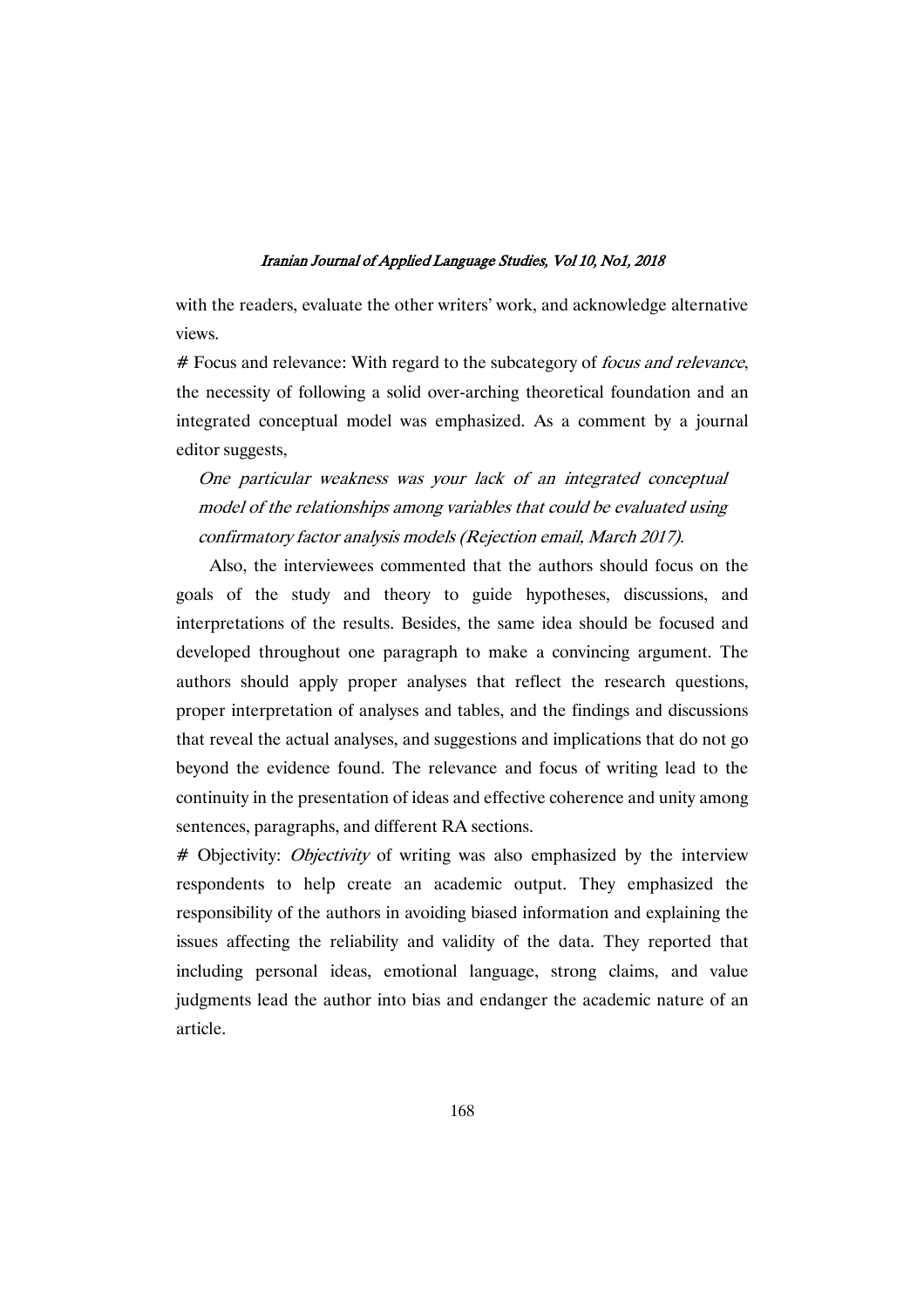I think that the authors should avoid making strong claims about relations among different aspects of the study (Neda, January 22, 2018).

Also, the knowledge of expressing probability, the imperfect data, and uncertainty of data was highlighted by the respondents. This concurs well with APA (2010) which emphasizes that whereas selectivity in the presentation is important, it is crucial to present facts objectively, both those that refute and those that support one's position. Similarly, as Sternberg (1988) puts it, without such honesty, scientific communication would collapse.

# Following generic moves: *Following generic moves* in writing different RA sections was also of significant attention to the interview respondents. The authors should follow the appropriate moves and steps of different sections of a research article taking into account some of the well-known models of generic structures. Following the correct moves and steps in writing each RA, section helps to create an organized paper.

# I think articles that follow the real pattern of RA writing deserve to be published in <sup>a</sup> highly ranked journal. (Hadi, January 20, 2018).

# Appealing and motivating writing: Appealing and motivating writing was found as the last subcategory. The researchers commented that to have a robust RA writing, the authors should motivate the readers to continue reading the paper and show that the authors' ideas are worth disseminating and address international readership. Strategies of appropriate title choice and variety in sentence length and arrangement, word choice, sentence types, etc. can help to attract the attention of the readers. The authors should consider the readers' interests and concerns to improve international readership (Javad, January 11, 2018).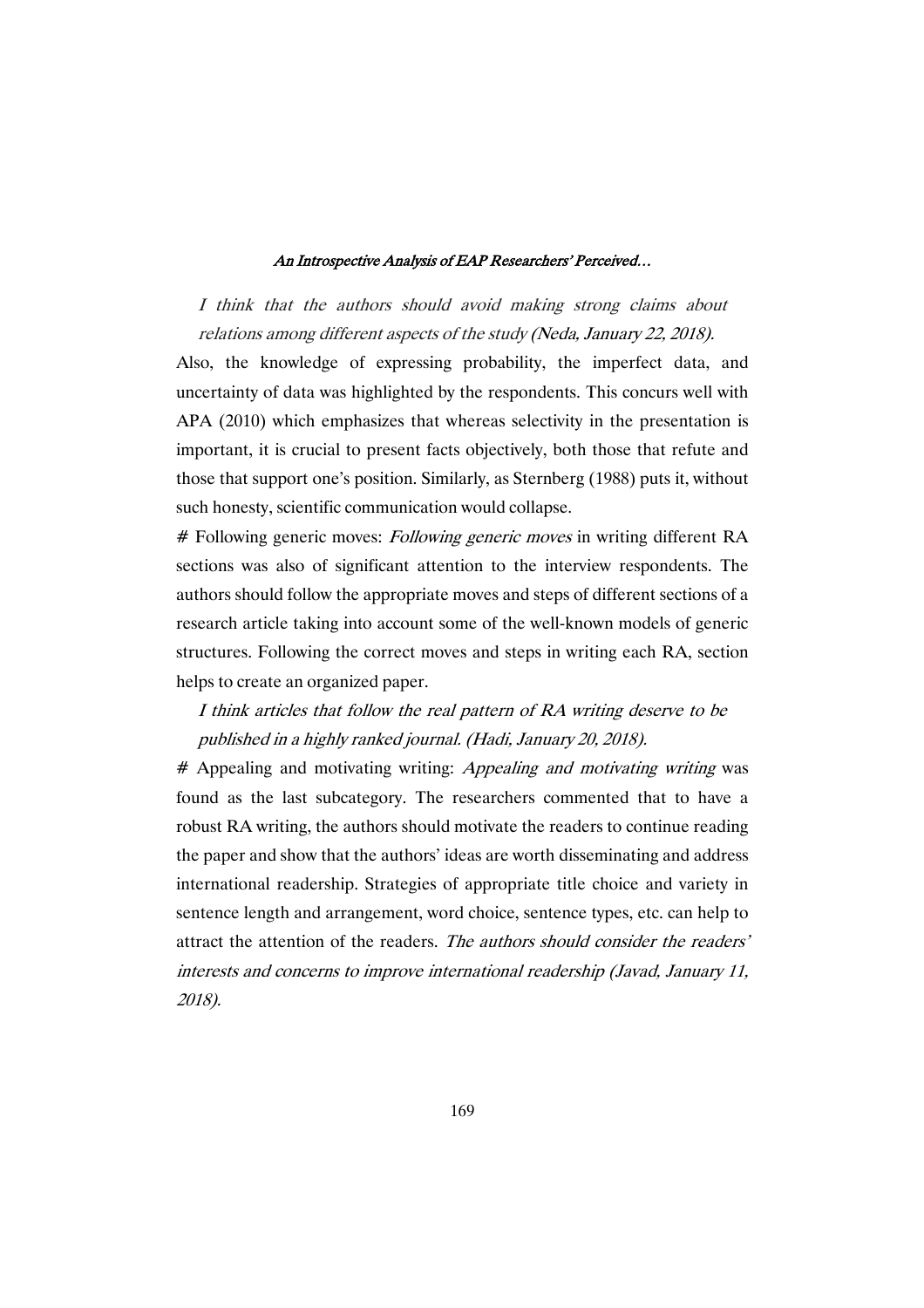|   | <b>Essential elements of writing RA sections</b> | Frequency of codes | Percentage |
|---|--------------------------------------------------|--------------------|------------|
|   | Convincing and reliable report                   | 56                 | $\%$ 28.14 |
| 2 | Comprehensiveness and sufficiency                | 52                 | $\%$ 26.13 |
| 3 | Evaluation, criticality and voice                | 22                 | $\%$ 11.01 |
| 4 | Focus and relevance                              | 21                 | $\%$ 10.55 |
|   | Objectivity                                      | 18                 | $\%9.04$   |
| 6 | Following the generic moves                      | 15                 | $\%$ 7.53  |
| 7 | Appealing and motivating writing                 | 15                 | $\%$ 7.53  |
|   | Total                                            | 199                | $\%$ 100   |

Table 6. The Essential Components of Writing RA Sections

Core category six: Features of RA citation and referencing

This theme encompasses eight subcategories derived from thirty 59 codes. As was found in the rejection emails as well as in the interviews, minor problems were tolerated by the reviewers and even major problems rarely affected reviewers' decision. These issues by themselves cannot determine the outcome of a submission. Though, as Table 7 reveals, the most frequently mentioned problems regarding the citation and reference section in EAP research articles are as follows:

# Following an academic style: Regarding the first subcategory, the interviewees mentioned that the APA style should be strictly followed in RA referencing and citations. They should know about the appropriate presentation of references, citations, and direct and indirect quotations. Also, they need to know about the appropriate use of *et al.* in any citations in case of multiple authors and make citations with page numbers in APA style.

Et al is not applied appropriately in case of multiple authors, and page numbers are not used in APA style (Rejection email, April 2016).

# Using high-quality sources: Well-known sources of high-quality were also suggested to be applied in citation and referencing.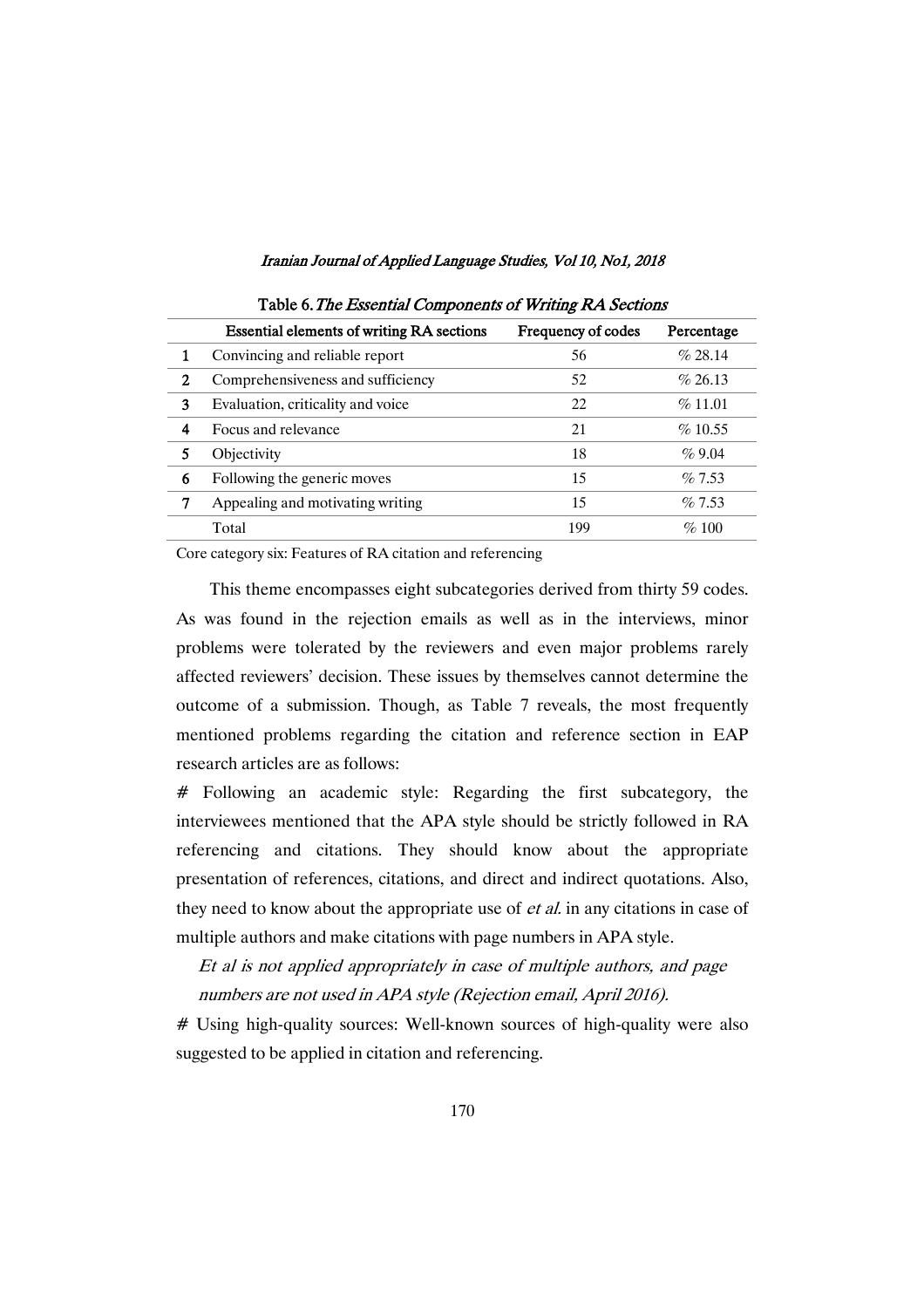Referring to articles which have been published in highly ranked journals can make the paper more reliable (Shabnam, January 4, 2018).

# Avoiding plagiarism: Furthermore, plagiarism avoidance through appropriate referencing and citation was found to be of high significance for the interviewees. They claimed that the authors should focus on how to incorporate the ideas from other authors into their own writing and use their concepts to advance their positions.

In case of exact copy and paste, they need to mention the name of the researchers to whom they make references (Hadi, January 20, 2018).

# Recency and updated sources: The researchers also emphasized the use of recent references. As one of them says:

In case of <sup>a</sup> high profile journal, there is <sup>a</sup> serious need for updated sources; otherwise you have to wait for <sup>a</sup> big rejection (Fatemeh, January 4, 2018).

# Avoiding direct quotations: Even with citation, a manuscript should not string together direct quotes from other authors and exact verbatim of other writers' writing should be avoided as far as possible. Instead of using the long and direct quote, the author is suggested to paraphrase and give comments on it.

In the future, my strong advice to you is to focus on how you can incorporate the ideas from other authors into your own writing and use their concepts (Rejection email, May 2016).

# Avoiding self-citation: Self-citation was also suggested to threaten scientific nature of RA writing.

Remove all the references that you have made to any of the authors of the article (Rejection email, March 2017).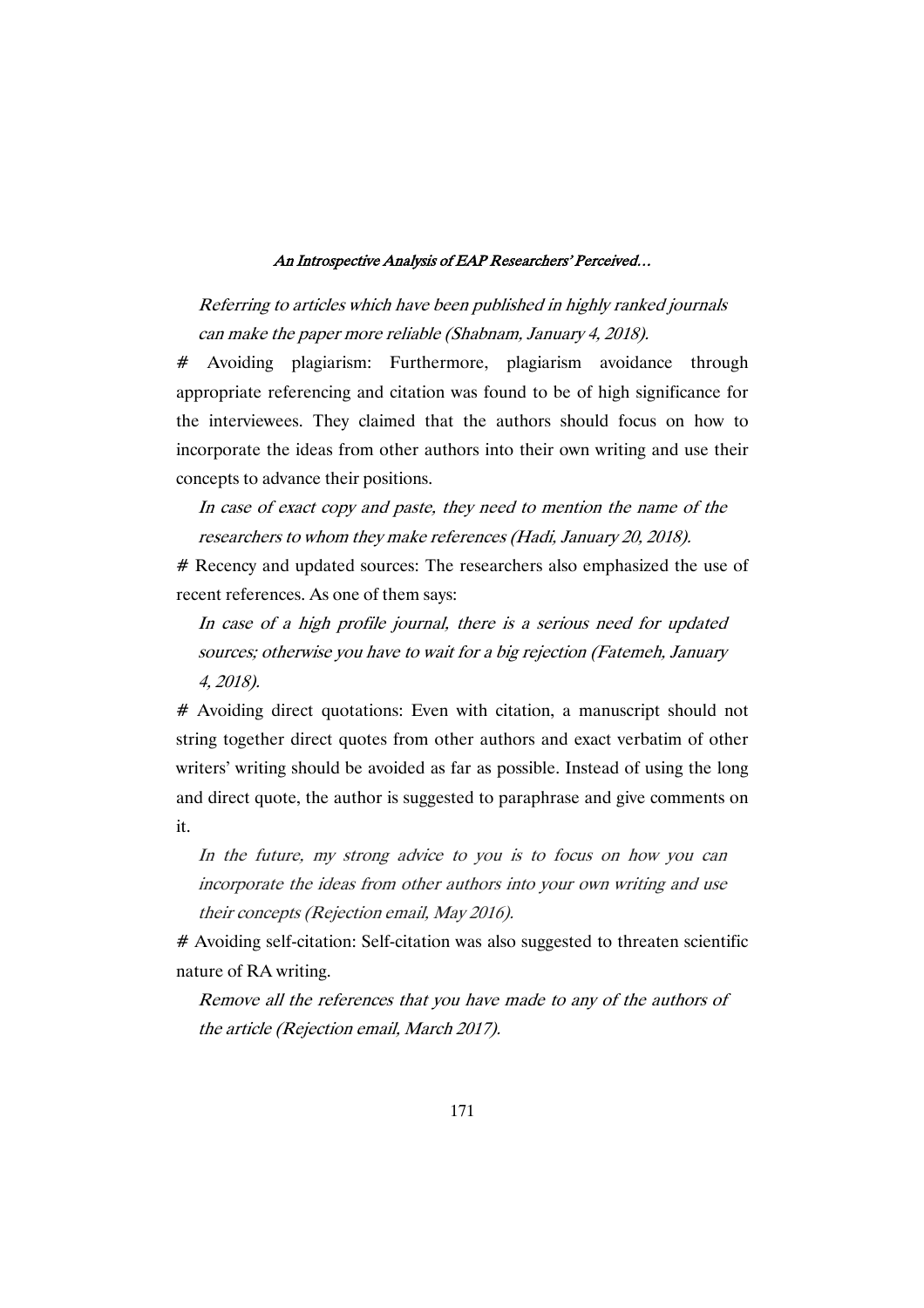# Avoiding over-referencing: Moreover, in interviewees' ideas, overreferencing and frequent use of citations and quotations can endanger academic writing. As one of them said,

I think that having too many citations and references reduces the author's voice in the paper (Zahra, January 4, 2018).

# Making directly related citations: Several codes also indicated the importance of making directly related citations and avoiding unnecessary and unhelpful citations.

Some of the references in your paper seem to be unnecessary. You are recommended to use references which are more relevant (Rejection email, November 2015).

|              |                                   |                    | ັ          |
|--------------|-----------------------------------|--------------------|------------|
|              | The features of RA citation and   | Frequency of codes | Percentage |
|              | referencing                       |                    |            |
| 1            | Following an academic style       | 12                 | % 20.33    |
| $\mathbf{2}$ | Avoiding direct quotations        | 8                  | $\%$ 13.55 |
| 3            | Using high-quality sources        | 7                  | %11.86     |
| 4            | Avoiding plagiarism               | 7                  | %11.86     |
| 5            | Recency and updated sources       | 7                  | %11.86     |
| 6            | Avoiding self-citation            | 7                  | %11.86     |
| 7            | Avoiding over-referencing         | 6                  | %10.16     |
| 8            | Making directly related citations | 5                  | %8.47      |
|              | Total                             | 59                 | $\%$ 100   |
|              |                                   |                    |            |

Table 7. The Features of RA Citation and Referencing

# 4. Conclusion

The purpose of this paper was to investigate how EAP Iranian researchers perceived the reasons of research article rejection, the main challenges of EAP writers in writing and publishing research articles, and the features and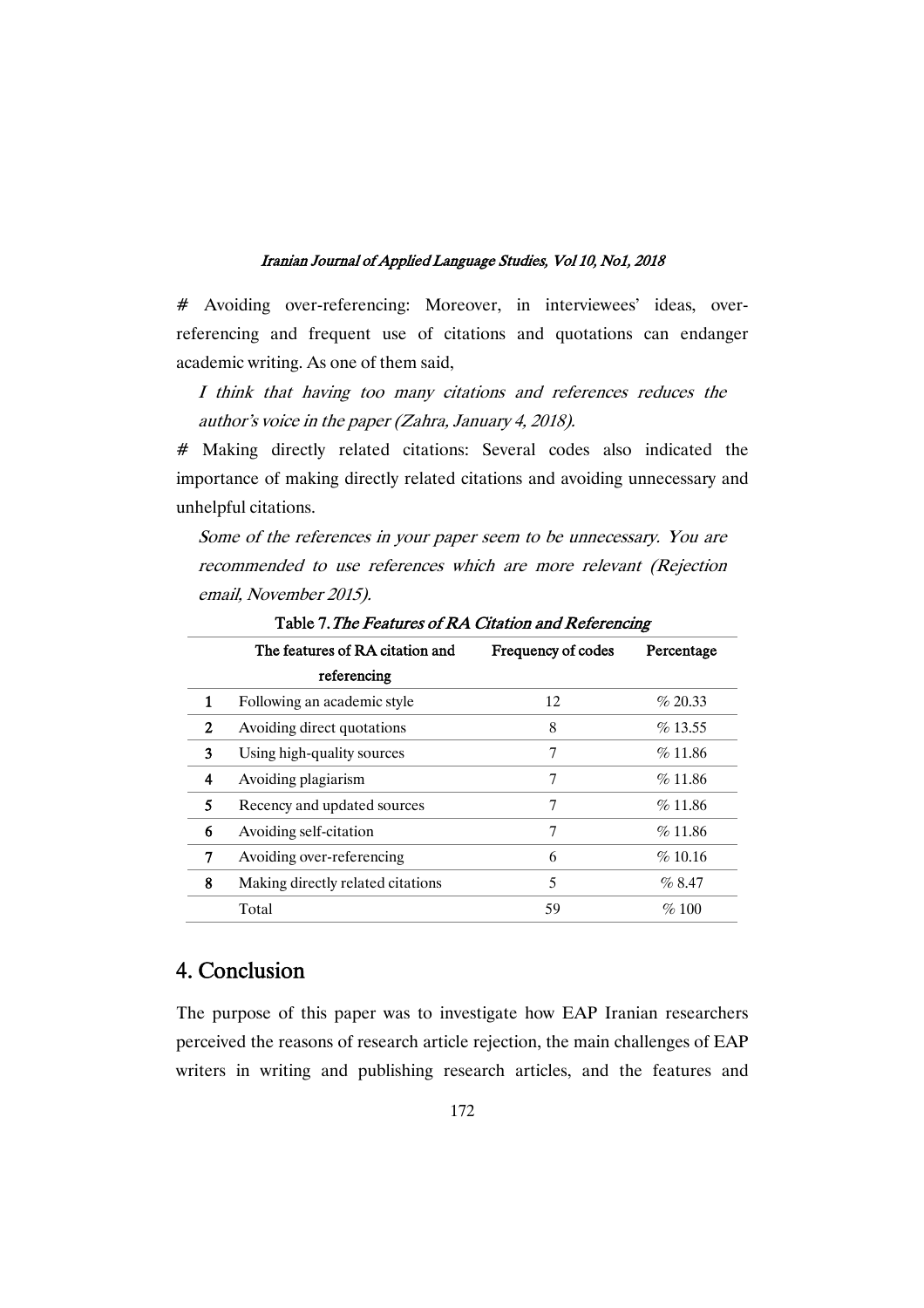elements that characterize scholarly articles. Drawing on the stages of grounded theory, we identified six core categories and discussed them in light of their contribution to the previous research.

Related to the first research question, the analysis of rejection emails and the interviews revealed that the main reasons for RA rejection include: weak topic, weak introduction, poor format and style, poor language, poor method section, poor results and discussions, and poor referencing and citation. This finding supported the studies which indicated the importance of these elements in weak and unacceptable writing (e.g., Alison, et al., 1998; Bartol, 1983). The current study moved beyond the problems at linguistic level and brought to attention potential factors that have been experienced by the EAP RA writers.

Seven main factors were also obtained related to the second research question which dealt with the major challenges and difficulties in writing academic research articles: critical writing; coherent and cohesive writing; indicating topic novelty and importance; following academic language and style; writing <sup>a</sup> strong introduction section; writing <sup>a</sup> rigorous methodology section; and writing an appropriate results and discussion section. The Iranian EAP authors referred to the mentioned issues as the main difficulties with which the non-native authors might face. However, despite the difficulty of writing in a scientific style for the novice writers, as Davis (1997) believes, clear and sound communication and concise writing for a scientific audience is trainable. Besides, when the instruction on academic writing is required, research in EAP argues for the need to focus on discursive practice (e.g., Flowerdew, 1998; Hood, 2006). This indicates that EAP instructors and syllabus designers should pay special attention to the authors' main difficulties and incorporate them into the instructional syllabus of EAP writing courses.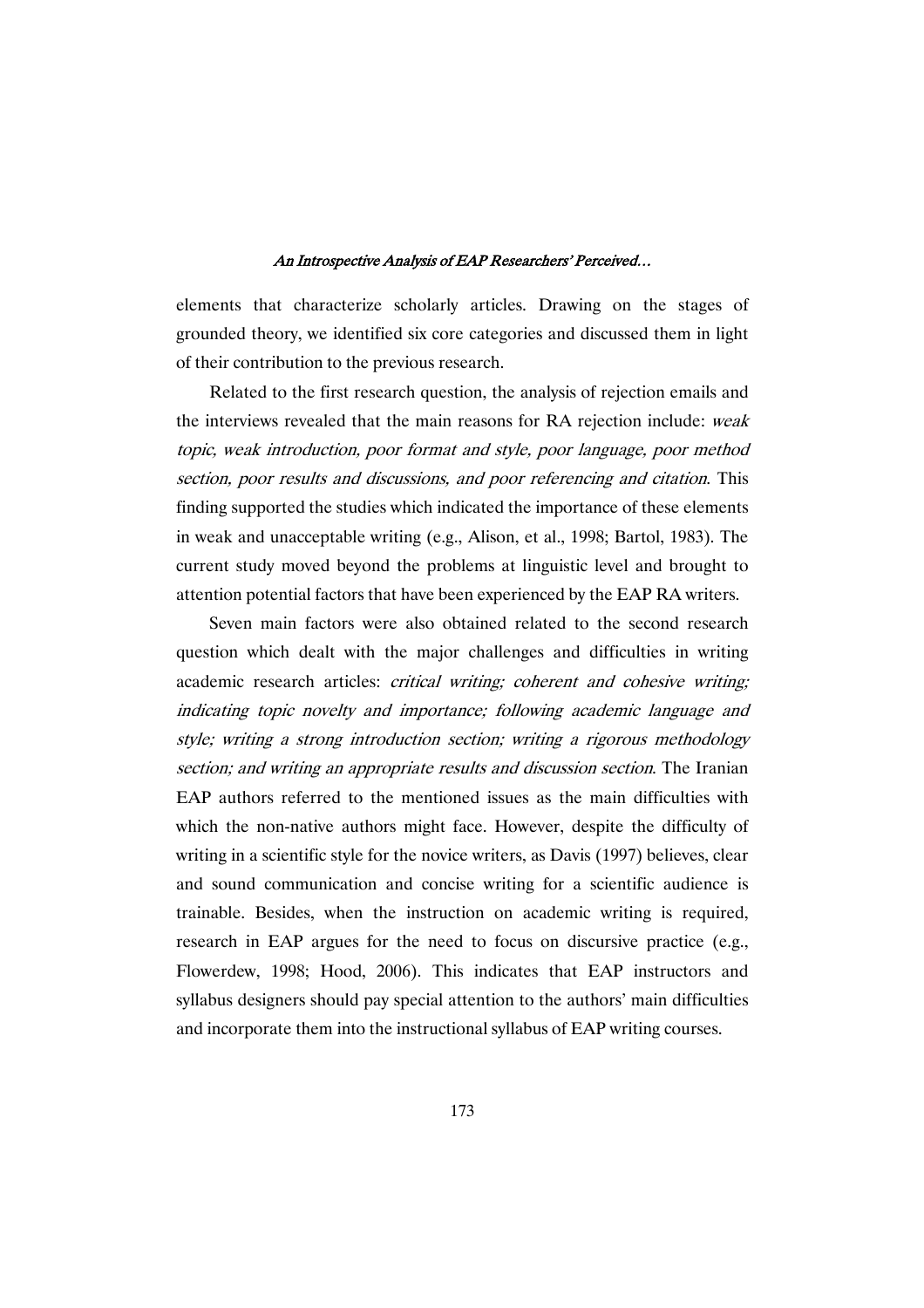Concerning the third research question, four core categories were obtained: RA linguistic features; RA stylistic features; essential component of RA sections; RA referencing and citation features. RA linguistic features included clarity and readability, logical organization and orderliness, reasonable brevity, following the conventions of mechanics, appropriate choice of words and collocations, unity and smoothness, cohesion and coherence, and grammaticality.

A remarkable implication to emerge is for the curriculum developers and EAP teachers to pay these linguistic elements enough attention in their classes. This study also shed more light on the researchers' perceptions of RA stylistic features, including following an academic format and style, formality, and writing to the journal. Moreover, analyses of the rejection emails and the interviews led to the emergence of seven essential components of RA sections: convincing and reliable report, sufficiency, evaluation, criticality and voice, focus and relevance, objectivity, following the generic moves, and appealing and motivating writing. The present study also confirmed the presence of eight features for citation and referencing in research articles: following an academic style, avoiding direct quotations, using high-quality sources, avoiding plagiarism, recency and updated sources, avoiding self-citation, avoiding overreferencing, and making directly related citations.

These findings lend support to previous studies in the literature (e.g., Davis, 1997; Derntl, 2014; Hartley, 2008; O'Connor, 1995) which highlighted several principles of academic writing. Our results also share a number of similarities with Jalongo (2013), and Jalango and Saracho's (2016) findings that reported the major characteristics for academic publishable writing. The features obtained in this study also correlate favorably with linguistic features of academic language suggested by Snow and Uccelli (2009).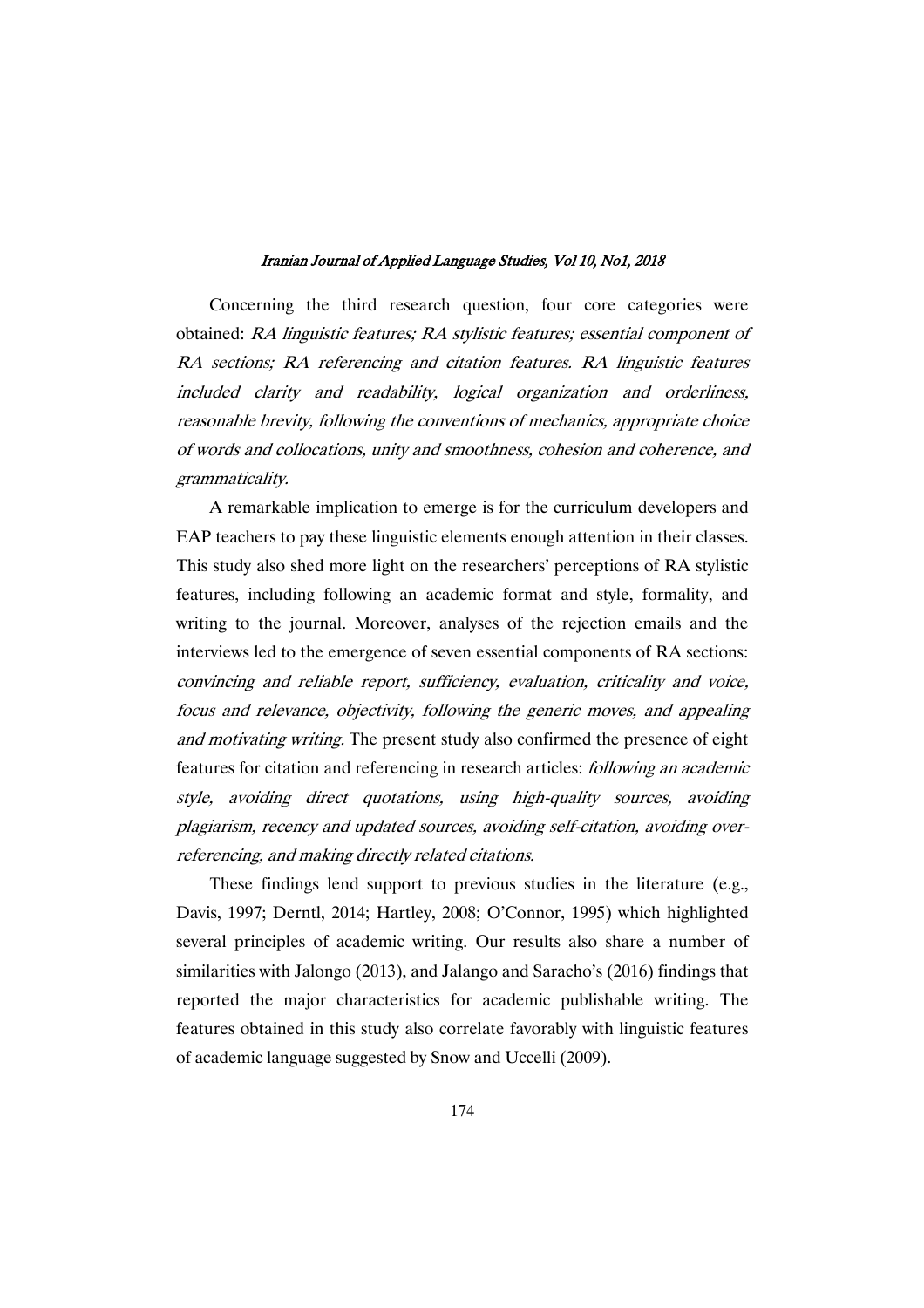Taken together, all these results enrich our knowledge of EAP RA writing competence from the perspective of EAP researchers having experienced writing RAs and publishing in highly ranked journals. The findings also bear useful implications for the novice RA authors and researchers to know which aspects of RA writing need more attention and practice. Furthermore, the evidence from this study indicates the areas in which Iranian EAP students lack sufficient knowledge and practice needed in writing up scholarly articles. As such, the current situation in Iranian EAP writing courses do not seem conducive to EAP researchers' competence in RA developing and publishing which is a prerequisite for their entry into the academic discourse community to pursue scholarship beyond an undergraduate education (Flowerdew, 2000).

Therefore, one of the most promising aspects of the study can be found in its potential as a helpful tool for individuals who suffer from the lack of awareness of academic RA writing. The awareness of diverse linguistic and stylistic factors of scholarly RAs can considerably assist students on courses of English for academic purposes if they want to succeed in their academic endeavors. The prospective researchers in different academic fields, being aware of the reasons of getting rejected and authors' challenges in writing RAs, can also apply the findings of the present study to produce articles which are more likely to be published in highly ranked journals. This however requires explicit instruction and practice with regard to varied components and aspects of the present study.

EAP teachers and research article supervisors are thus suggested to have a deeper understanding of the problems that novice RA authors and student writers have in order to assist them in shaping and revising manuscripts. Similarly, materials writers for English for research publication may benefit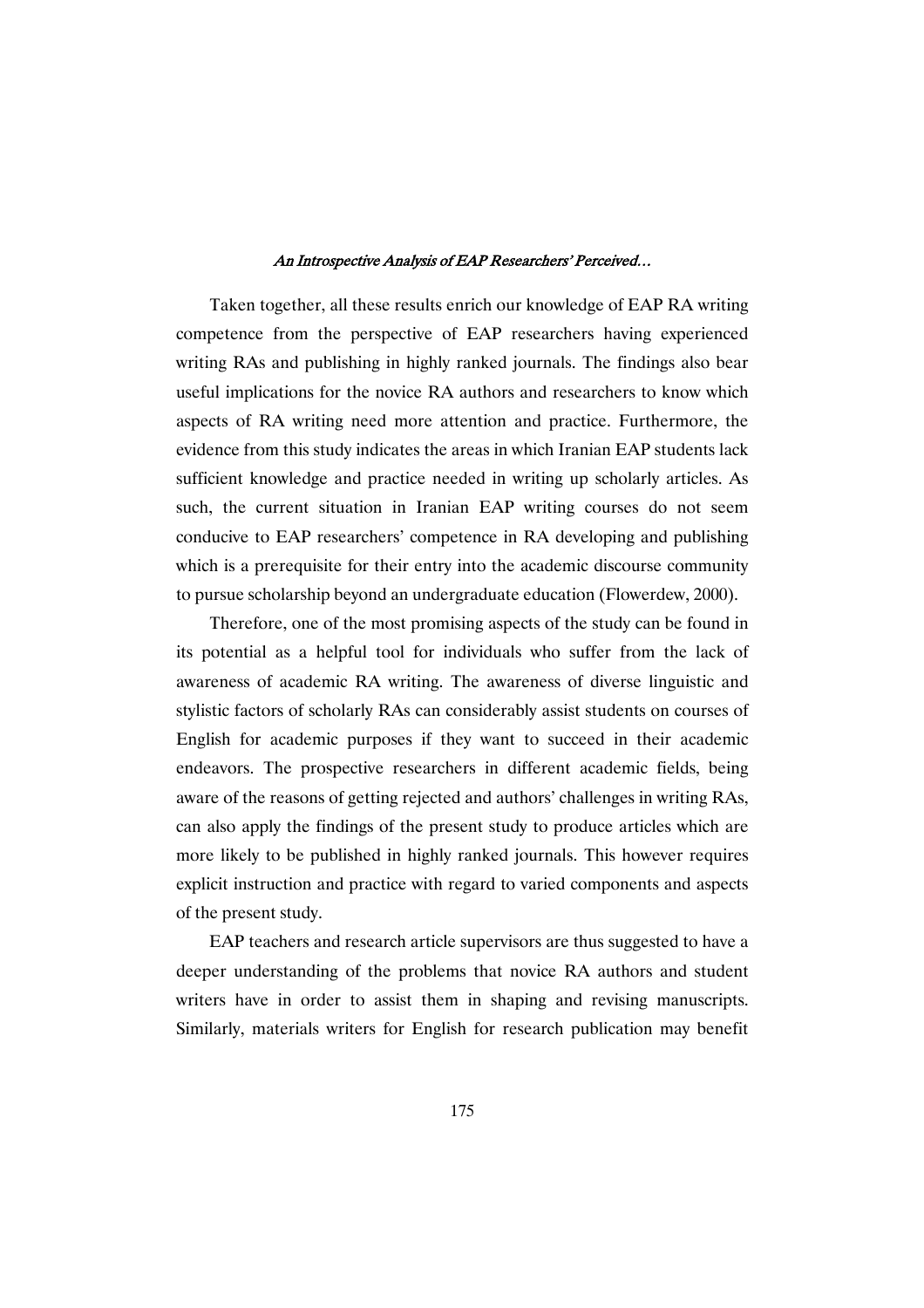from the results of this study in order to prepare materials that are targeted towards the elements and issues characterizing publishable research articles.

Since this study is one of the rare studies that explored the perspectives of experienced academic RA writers in EAP contexts, further research is needed in other ESP or ESL settings to reveal more details about RA writing knowledge. Finally, the present study can be replicated with EAP learners and teachers to identify their perceived writing competence across different academic genres and contexts.

# References

- Allison, D., Cooley, L., Lewkowicz, J., & Nunan, D. (1998). Dissertation writing in action: The development of a dissertation writing support program for ESL graduate research students. English for Specific Purposes, <sup>17</sup>(2), 199-217.
- American Psychological Association. (2010). Publication manual of the American Psychological Association (6th Ed.). Washington, DC: Author.
- Bartol, K. M. (1983). Manuscript faults and review board recommendations: Lethal and nonlethal errors. In American Psychological Association, Committee on Women in Psychology and Women's Programs Office, Understanding the manuscript review process: Increasing the participation of women (pp. 29–45). Washington, DC: American Psychological Association.
- Biber, D., & Gray, B. (2016). Grammatical complexity in academic English linguistic change in writing. Cambridge: Cambridge University Press.
- Brett, P. (1994). A genre analysis of the results section of sociology articles. *English* for Specific Purposes, 13(1), 47-49.
- Bruce, I. (2008). Cognitive genre structures in Methods sections of research articles: A corpus study. Journal of English for Academic Purposes, 7, 38-54.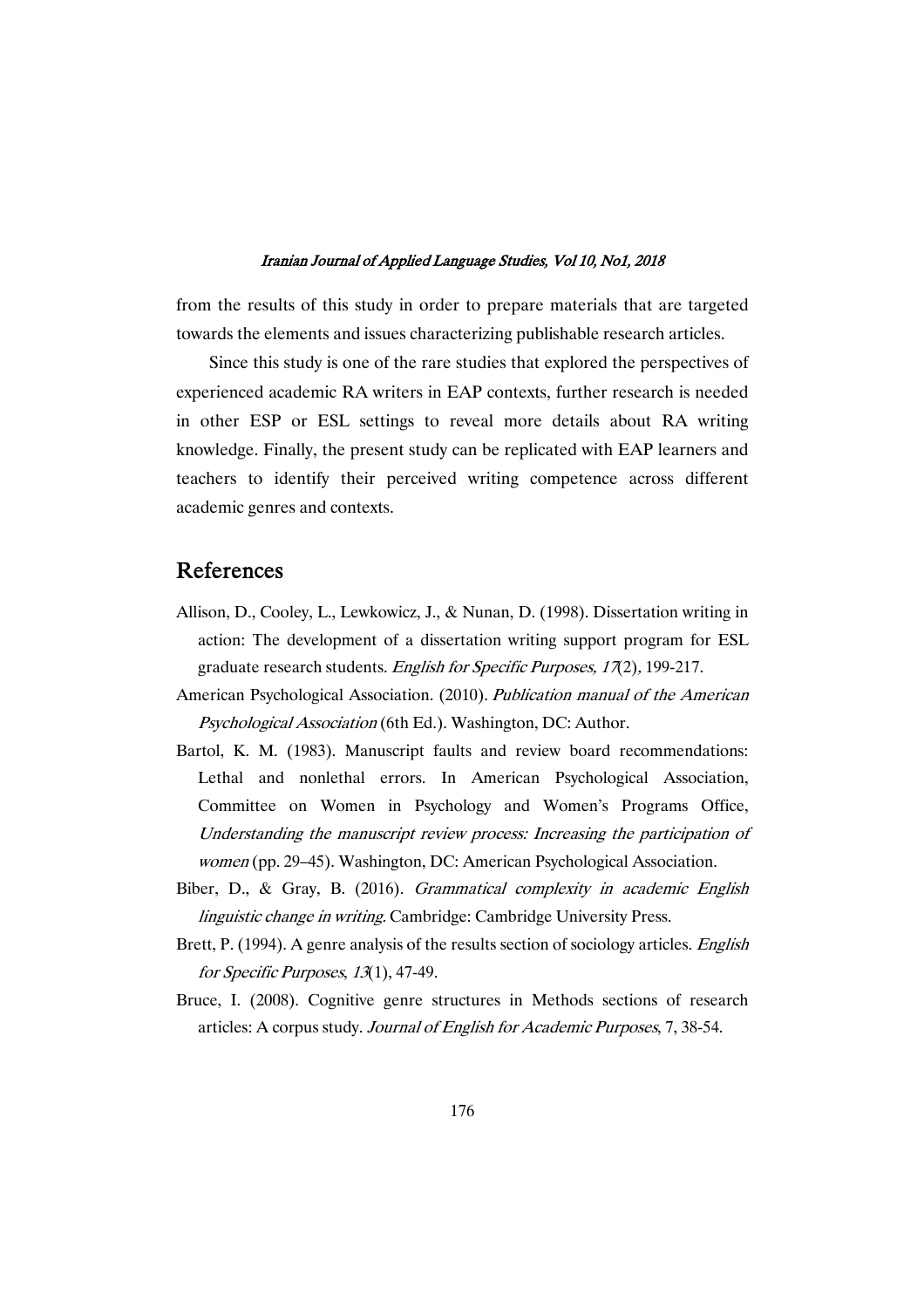- Buckingham, L. (2008). Academic writing competence by Turkish scholars. International Journal of Doctoral Studies, 3, 1-18.
- Bunton, D. (2005). The structure of PhD conclusion chapters. English for Academic Purposes, 4, 207-224.
- Calfee, R. C., & Valencia, R. R. (2007). APA guide to preparing manuscripts for journal publication (Revised) [Technical guide]. Washington, DC: American Psychological Association.
- Cotos, E., Huffman, S., & Link, S. (2017). A Move/Step model for Methods sections: Demonstrating rigour and credibility. *English for Specific Purposes*, 46, 90-106.
- Cotos, E., Link, S., & Huffman, S. (2016). Studying disciplinary corpora to teach the craft of Discussion. Writing and Pedagogy, <sup>8</sup>(1), 33-64.
- Crosthwaite, P., Cheun, L., & Jiang, F. (2017). Writing with attitude: stance expression in learner and professional dentistry research reports. English for specific purposes, 46, 107-123.
- Derntl, M. (2014). Basics of research paper writing and publishing. International journal of Technology Enhanced Learning, <sup>6</sup> (2), 105–123.
- Davis, M. (1997). Scientific Papers and Presentations. Academic Press, San Diego,
- (2008). Academic writing and publishing: <sup>A</sup> practical handbook. Abingdon, UK: Routledge. Hinkel, E. (CA.
- Eyles, J., & Smith, D. M. (1988). Interpreting the geographical world : qualitative approaches in geographical research. Cambridge, Polity.
- Flowerdew, L. (1998). Corpus linguistic techniques applied to text linguistics. System, 26, 541-552.
- Flowerdew, J. (2000). Discourse community, legitimate peripheral participation, and the nonnative-English-speaking scholar. TESOL Quarterly, <sup>34</sup> (1), 17-150.
- Hartley, J. 2003). Adverbial markers and tone in L1 and L2 student's writing. Journal of Pragmatics, 35, 1049-1068.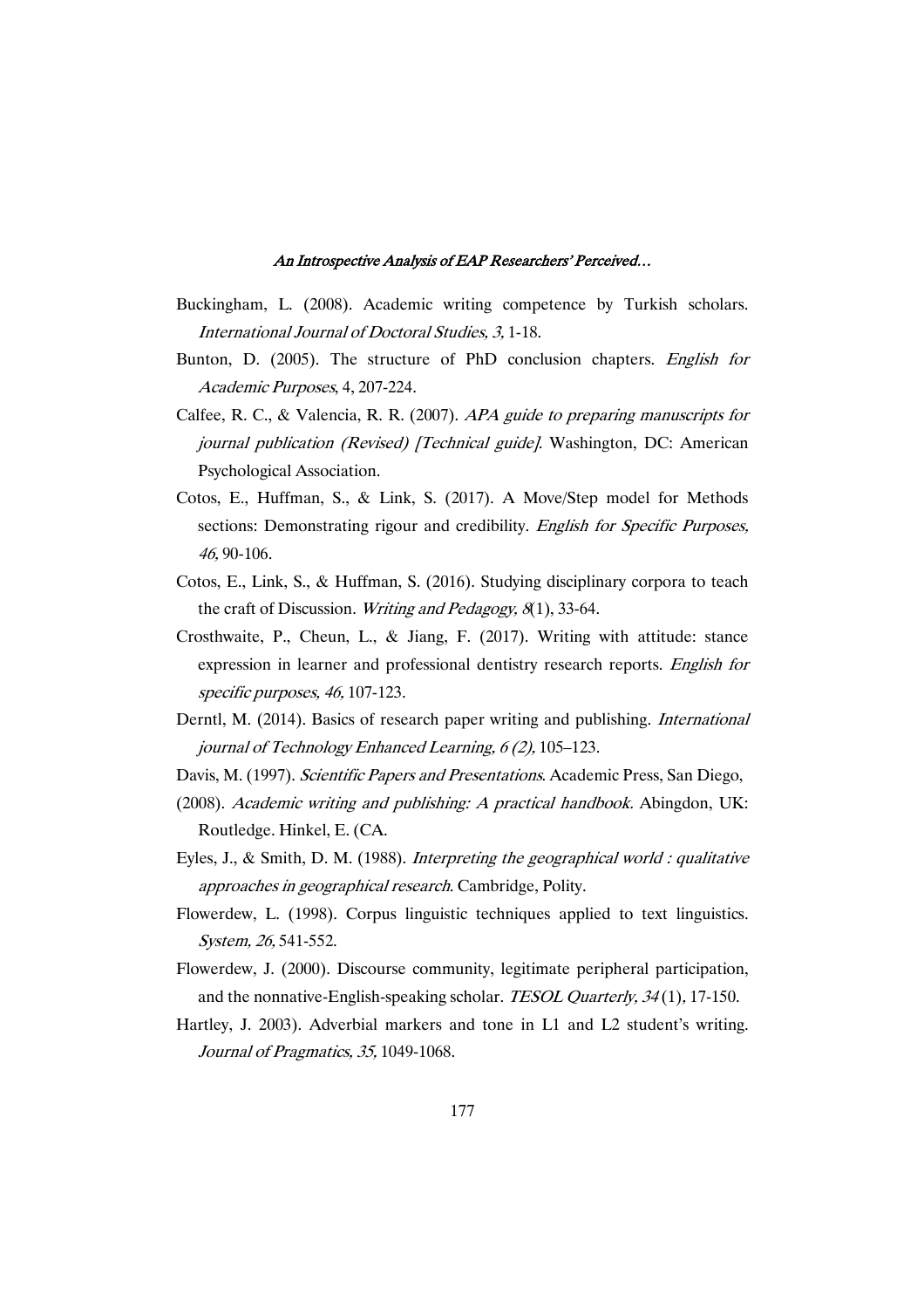- Hood, S. (2006). The persuasive power of prosodies: Radiating values in academic writing. Journal of English for Academic Purposes, <sup>5</sup>, 37-49.
- Hyland, K. (2000). Hedges, boosters, and lexical invisibility: Noticing modifiers in academic texts. Language Awareness, 9(4), 179-197.
- Hyland, K. (2005). Metadiscourse: Exploring interaction in writing. London Continuum.
- Jalongo, M. R. (2013). Professional wisdom and writing for publication: Qualitative interviews with editors and authors in early childhood education. Early Childhood Education Journal, <sup>41</sup>(1), 65-79. doi: 10.1007/s10643-012-  $0569-v.$
- Jalongo, M. R., & Saracho, O. N. (2016). Writing for publication: Transitions and tools that support scholars' success. Springer International Publishing. Switzerland.
- Kitchin, R., & Tate, N. J. (2000). Conducting research into Human Geography: Theory, methodology and practice. Harlow, Prentice Hall.
- Li, L., & Ge, G. (2009). Genre analysis: Structural and linguistic evolution of the English-medium medical RA (1985–2004). English for Specific Purposes, <sup>28</sup>, 93-104.
- Lorés, R. (2004). On RA abstracts: From rhetorical structure to thematic organization. English for Specific Purposes, <sup>23</sup>(3), 280-302.
- Morton, J., Storch, N., Thompson, C. (2015). What our students tell us: Perceptions of three multilingual students on their academic writing in first year. Journal of Second Language Writing, 30, 1-13.
- Nwogu, K. N. (1997). The medical research paper: Structure and functions. English for Specific Purposes, <sup>16</sup>(2), 119-138.
- O'Connor, M. (1995). Writing Successfully in Science. London: Chapman & Hall.
- Paltridge, B. (1995). Working with genre: A pragmatic perspective. Journal of Pragmatics, <sup>24</sup>, 393-406.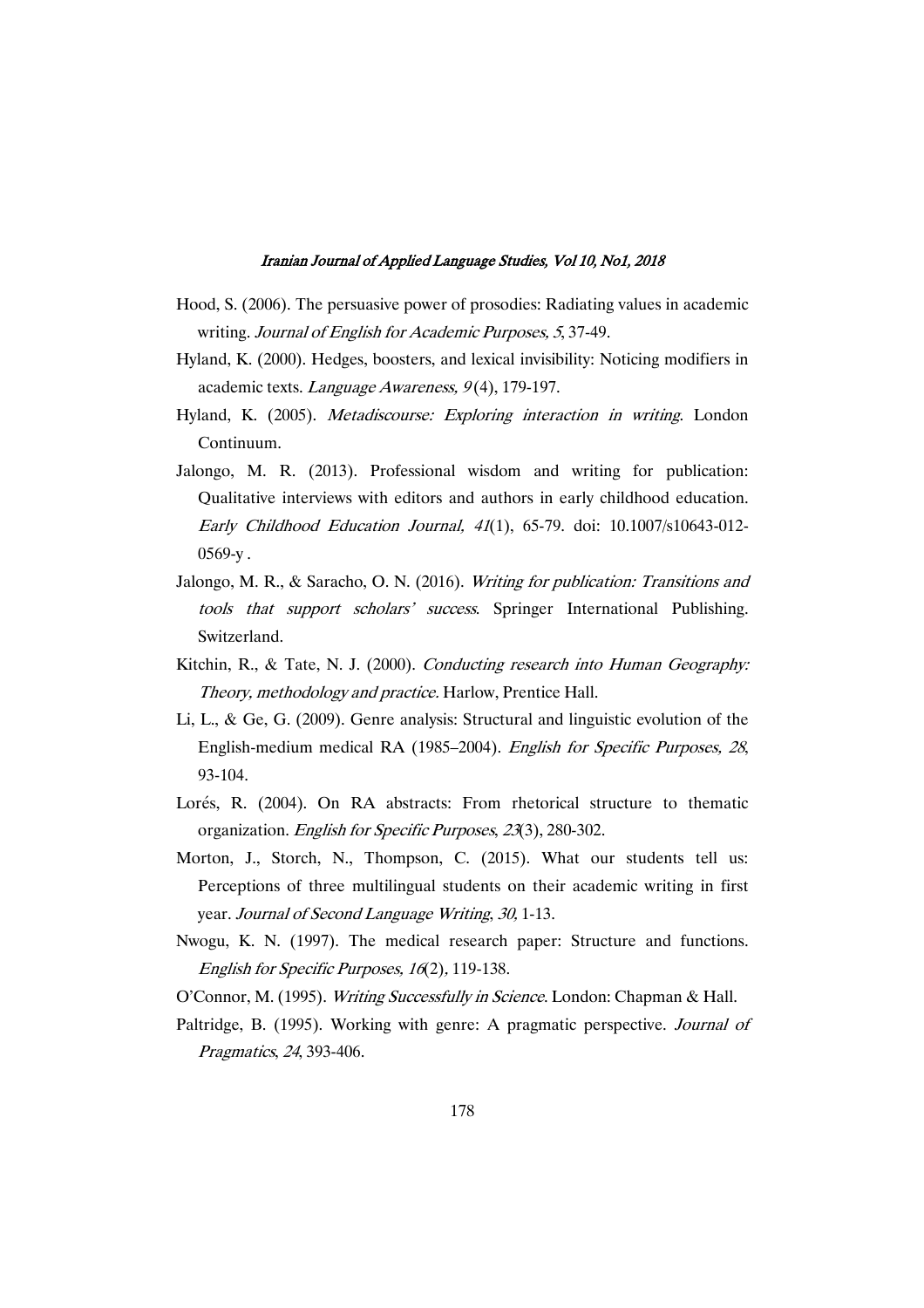- Peacock, M. (2002). Communicative moves in the discussion section of research articles. System, 30, 479-497.
- Samaraj, B. (2002). Introductions in research articles: Variations across disciplines. English for Specific Purposes, <sup>21</sup>(1), 1-17.
- Shuhui, X., &Weicheng, Z. (2011). Developing Chinese undergraduate English-Majors' research article writing competence. Chinese Journal of Applied Linguistics (Quarterly), 3, 5-24.
- Snow, C. E. &Uccelli, P. 2009. The challenge of academic writing. In D. R. Olson & N. Torrance (Eds.), The Cambridge Handbook of Literacy (pp. 112-133). New York: Cambridge University Press.
- Sternberg, R. (1998). <sup>A</sup> psychologist's companion: <sup>A</sup> guide to scientific writing for students and researchers. Cambridge: Cambridge University Press.
- Strauss, A., & Corbin, J. (1990). Basics of qualitative research: Grounded theory procedures and techniques. London, UK: Sage.
- Sznajder, H. S. (2005). A corpus based description of metaphorical marking patterns in scientific and popular business discourse. English for Specific Purposes, <sup>22</sup>, 172-182.
- Swales, J. M. (1990). *Genre analysis: English in academic and research settings.* Cambridge: Cambridge University Press.
- Swales, J. (2004). Research genres. Cambridge: Cambridge University Press.
- Swales, J. M., & Feak, C. B. (2004). Academic writing for graduate students: essential tasks and skills  $(2^{nd} Ed.)$ . Michigan: The University of Michigan Press.
- Tan-De Ramos, J. (2010). A comparative study of the discourse marker types in the body Section of the research papers of DLSU students. TESOL Journal, 2, 62-73.
- Thomas, S., & Hawes, T. P. (1994). Reporting verbs in medical journal articles. English for Specific Purposes, <sup>13</sup> (2), 129-148.
- Victora. C., & Moreira, C. (2006). North-South relations in scientific publications. Rev SaudePublica, 40, 36-42.